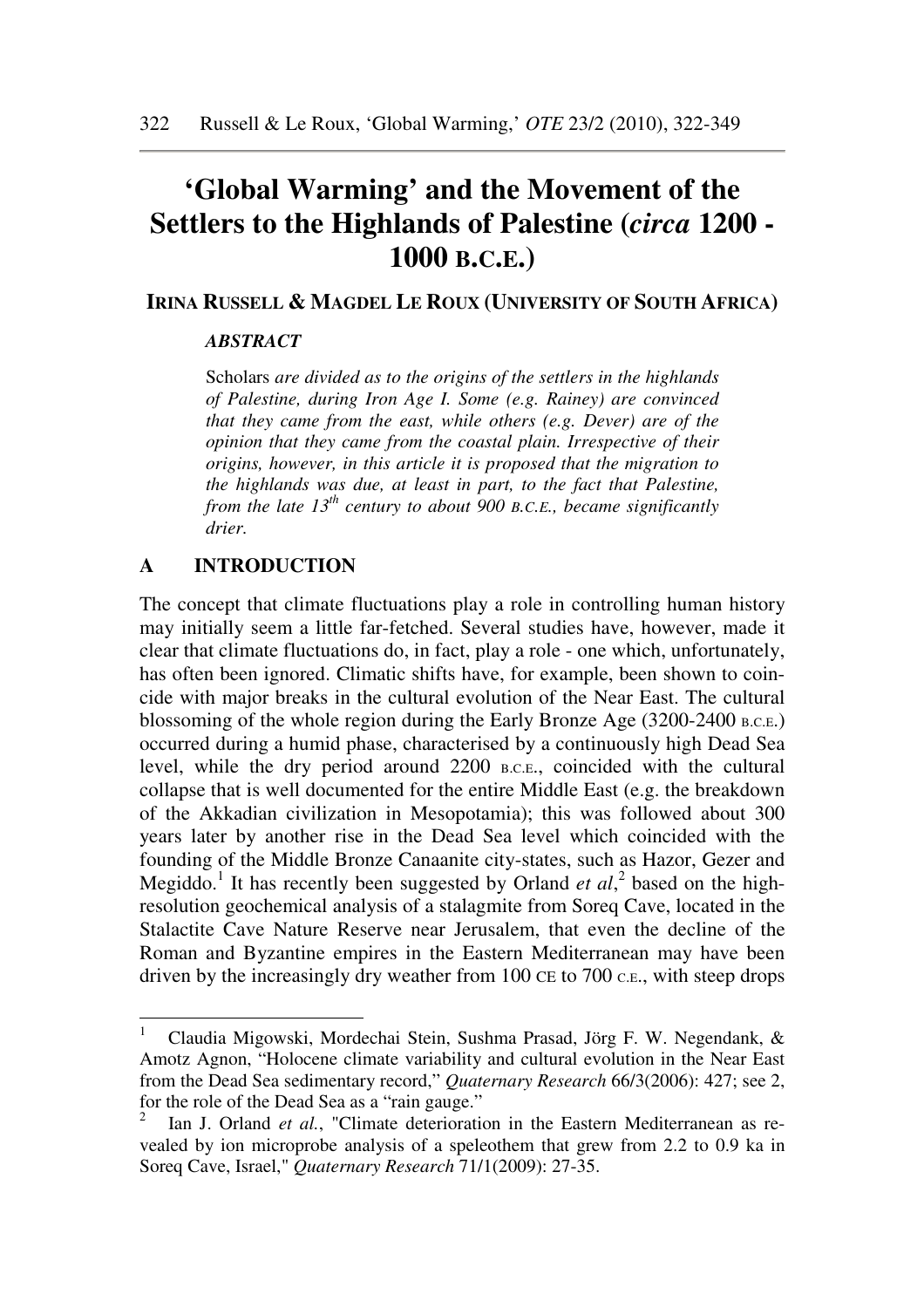in precipitation around 100 C.E. and 400 C.E. Other climate fluctuations affecting the history of Palestine are highlighted below.

Not all scholars are, however, convinced that climate fluctuations were of primary significance in the rise and fall of Near Eastern civilizations. Marfoe, $3$  for example, is of the opinion that "the almost cyclical regularity of the patterns strongly suggests a complex process of socioeconomic change that cannot be explained by such facile postulations as climatic changes or 'barbarian' migrations."

It should be pointed out that it is hardly necessary to look to the past in order to appreciate the effects of climatic shifts. At present, the world is going through another cycle of "global warming" (a natural cycle which this time, unfortunately, is being exacerbated by human activity) and, already, its effects particularly on flora and fauna - are obvious. It would thus seem quite clear that climate fluctuations do play a significant role in human history - a role which is definitely worth exploring.

In support of this proposal, use will be made of nontextual (e.g. proxy data such as pollen from five areas of the Near East, Persian Gulf sediments, barley harvest dates and an analysis of anomalies in the radiocarbon record), textual (e.g. the Ugaritic texts, Akkadian texts and Mesopotamian written documentation) and other relevant palaeoclimatic evidence (in particular, Dead Sea levels) for the warming of the Near East (*circa* 1200 - 900 B.C.E.). In addition, the benefits of this move will be spelled out. Long-term climatic fluctuations are not, in general, historically documented and "tend to go unnoticed, being beyond the temporal perspective of an individual observer" and, in any event, ancient humans took more interest in the more frequent or dramatic events (e.g. river floods and recessions or earthquakes), which have a more immediate significance to society.<sup>4</sup> Fortunately, modern scientific methods for the study of climate have come to our rescue and applicable methods and their results will be highlighted.

## **B WEATHER FLUCTUATIONS IN THE LATTER PART OF THE LATE BRONZE AGE AND THE EARLY IRON AGE**

Many migrations in the Mediterranean are known to have been caused by drought and hunger: Herodotus<sup>5</sup> reported famine to have been the reason for the migrations of the Lydians and the Etruscans; Greek colonisation during the

 3 Leon Marfoe, "The integrative transformation: patterns of socio-political organization in southern Syria," *BASOR* 234 (1979):10.

<sup>4</sup> Amos Frumkin & Yoel Elitzur, "Historic Dead Sea level fluctuations calibrated with geological and archaeological evidence," *Quaternary Research* 57 (2002): 334.

<sup>5</sup> Cited by Jan Bouzek, "Climatic changes and central European prehistory," in *Climatic change in later prehistory* (ed. Anthony F. Harding, Edinburgh: Edinburgh University Press, 1982), 186.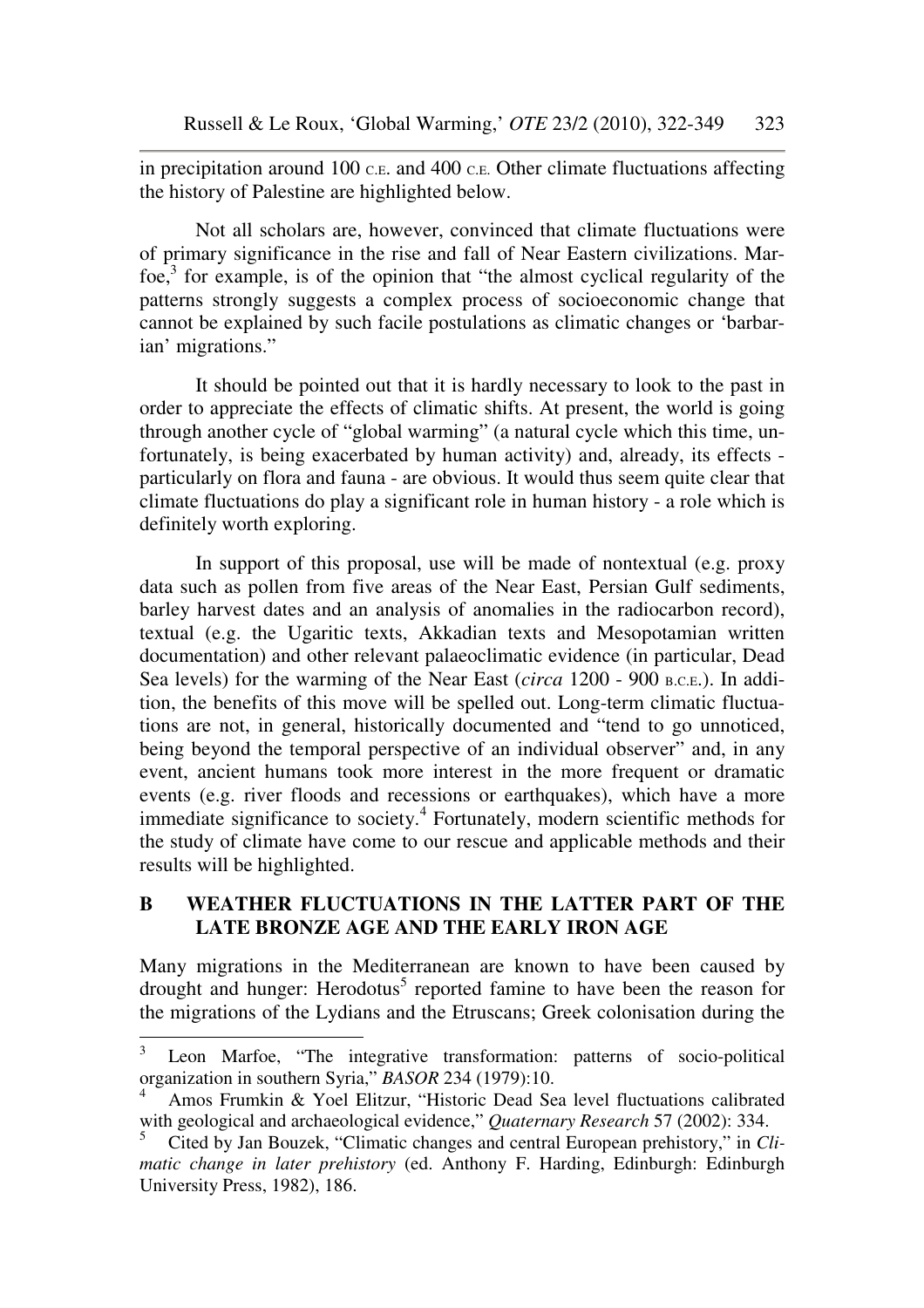8<sup>th</sup> century B.C.E. has been attributed - at least, in part - to famine in the overpopulated Greek cities at that time; while, even in more modern times such as the  $19<sup>th</sup>$  century, migrations in Brazil and China have been linked to droughts. If people "wanted to survive, they had to move elsewhere or to adapt their system to the changing conditions."<sup>6</sup>

Palestine experiences extreme climatic differences, being temperate subhumid in the north and sub-tropical hyper-arid in the south. The mean average rainfall also differs markedly. Some places in Upper Galilee, for example, experience a mean annual rainfall of as much as 1000mm, while the southern Negev receives only 25mm and rain may be entirely absent for several consecutive years. These differences, as well as drastic fluctuations in the climate, appear to have had a tremendous impact on the ancient Israelites, since rain and drought, as well as heat and cold, play a prominent role in the Hebrew Bible<sup>7</sup> in a variety of texts, including poetry, proverbs, curses and blessings - the most feared evidently being hunger and famine, since these are mentioned most frequently.<sup>8</sup> Sufficient rainfall or the lack thereof most probably would have meant the difference between life and death, since agricultural yields depended largely on precipitation.

 6 Bouzek, "Climatic changes and central European prehistory," 186.

<sup>7</sup> The importance of the rain, for example, to the Israelites is underlined by the number of names for rain in Hebrew (e.g. *delef*, *geshem*, *matar*, *mimtar*, *nezel*, *raviv*, *sagrir*, *seirim*). The settlers were utterly dependent on timely rains ("the early and later rain" [Deut 11:13-14]; "the rain in its season, the autumn rain and the spring rain" [Jer 5:24]). The early rains were required for germination and early seedling growth; the mid-season rains for subsequent growth - especially in those areas where the soil was shallow or coarse-textured; and the late rains for the ripening of the grain and fruit (Daniel Hillel, *The Natural History of the Bible: an environmental exploration of the Hebrew scriptures* [New York: Columbia University Press, 2006], 157). The onset of the wet season (early rain; *yoreh*), which lasts from autumn to spring, usually occurs in October or November. If it arrives too early, it is likely to be followed by a dry spell which would probably kill the young seedlings; if the *yoreh* is either too scanty or arrives too late, the dry season may arrive before the seedlings have grown and matured sufficiently. The final rain (*malkosh*) usually arrives in April, at grain-setting and -maturing time. Should the *malkosh* be too early or too late, the crop yield is likely to be limited; in addition, harvesting, threshing and preparations for summer crop-planting are likely to be hindered (Hillel, *The Natural History of the Bible,* 317, n 12). "There is no mistaking that this is a very high-risk environment" (David C. Hopkins, "Life on the land: the subsistence struggles of early Israel," *BA* 50/3 [1987]: 184).

<sup>8</sup> Michael Zohary, *Plants of the Bible* (Cambridge: University of Cambridge Press, 1982), 26.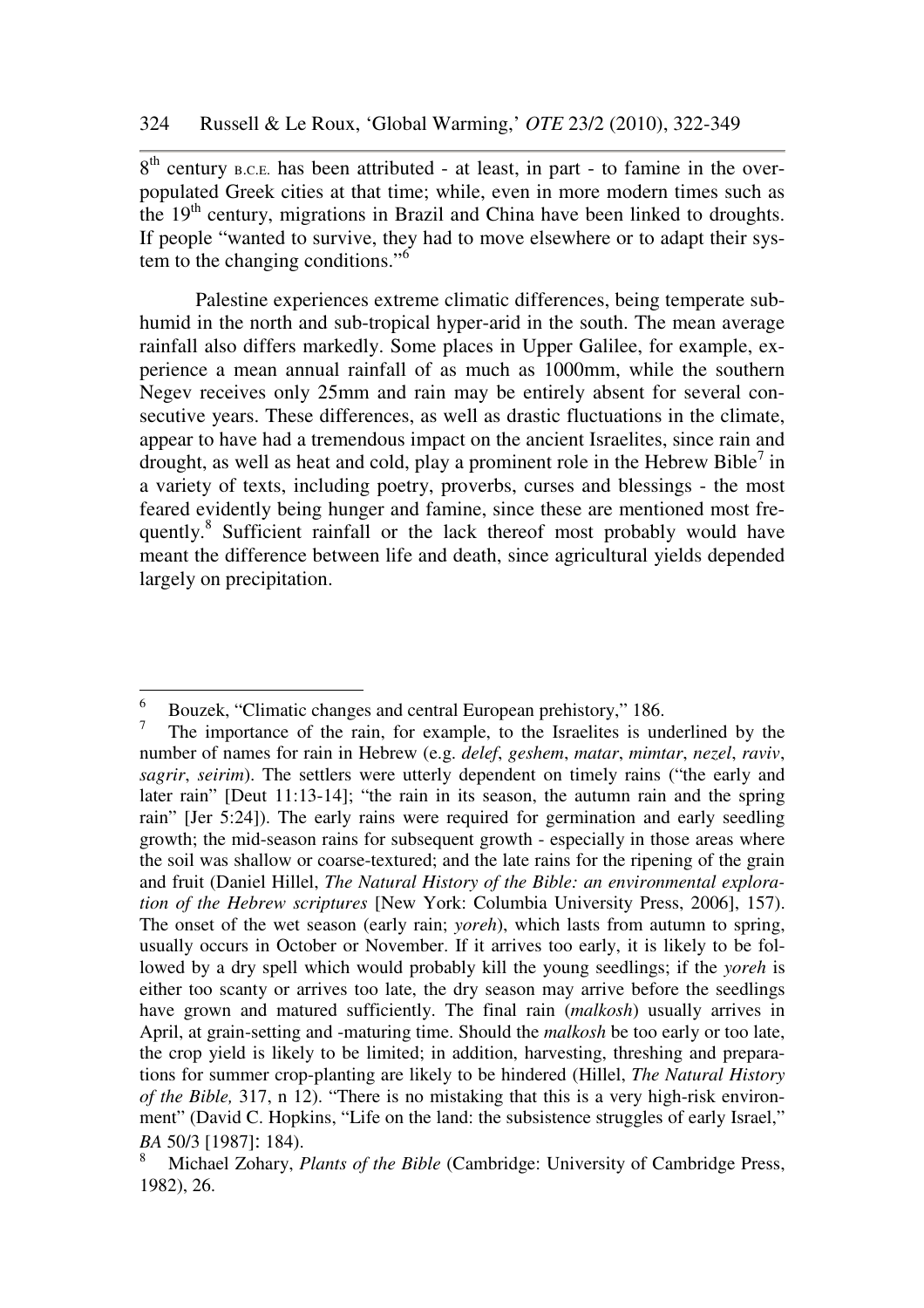There is some evidence that the Near East became increasingly and significantly drier in the latter part of the Late Bronze Age and McCarter<sup>9</sup> suspects that this was one of the important factors which contributed to the destabilisation of life in the lowland cities and the change of settlement patterns in Iron Age I, since it is easier for people to live in hill country villages than in cities when the weather becomes drier. According to Halpern,<sup>10</sup> the movement of the settlers "into a relatively uninhabited area suggests more than anything else a shift in climate and patterns of precipitation;" in addition, the effects of climatic warming on the coastal agriculture "can only have been devastating."<sup>11</sup> Thompson<sup>12</sup> is also of the opinion that drought played a significant role in the movement of the population of Palestine into the central hill country, a sentiment echoed by Matthews and Benjamin: "By 1250 B.C.E. perhaps sixty percent of the people of Syria-Palestine had died from starvation due to crop failures, which followed subtle changes in climate and the exhaustion of natural resources."<sup>13</sup>

Why, then, would this move have been to their advantage? Firstly the coastal ranges, even in times of drought, have more precipitation than the lowlands, courtesy of the westerly rain-bearing winds from the Mediterranean; in addition, the larger valleys of the central hills were blessed with an abundance of springs.<sup>14</sup> The central highlands have an asymmetrical topography: the western, windward, relatively moist slope drops gently towards the Mediterranean, while the eastern, leeward, arid slope (being in the rain shadow) drops steeply towards the Jordan Valley. As the moisture-laden air from the Mediterranean is forced to rise by the windward side of the mountain range (which rises to some 900m, about 50km from the sea, after which it levels out to form a plateau), the vapour condenses to form clouds and is then precipitated as rain (the orographic effect). The moisture-deprived air then descends the leeward side, compresses, warms up and desiccates the land. In such a situation, the streams carrying the runoff tend to flow from the plateau down the western slope towards the sea.<sup>15</sup>

<sup>9</sup>  P. Kyle McCarter, "The origins of Israelite religion," in *The rise of ancient Israel: symposium at the Smithsonian Institution, October 26, 1991,* (eds. Hershel Shanks, Washington D.C.: Biblical Archaeology Society, 1992), 130.

<sup>&</sup>lt;sup>10</sup> Baruch Halpern, *The emergence of Israel in Canaan* (Chico: Scholars Press, 1983), 98.

<sup>&</sup>lt;sup>11</sup> Halpern, *The emergence of Israel in Canaan*, 100.

Thomas L. Thompson, *The mythic past: biblical archaeology and the myth of Israel* (New York: Basic, 1999), 155, 158-161.

<sup>13</sup> Victor H. Matthews & Don C. Benjamin, *Social world of ancient Israel 1250 - 587 B.C.E.,* (Peabody: Hendrickson, 1993), 2.

<sup>14</sup> Robert B. Coote & Keith W. Whitelam, *The emergence of early Israel in historical perspective* (Sheffield: Almond, 1987), 83; cf. Thompson, *The mythic past*, 161.

<sup>15</sup> Hillel, *The Natural History of the Bible,* 141, 143.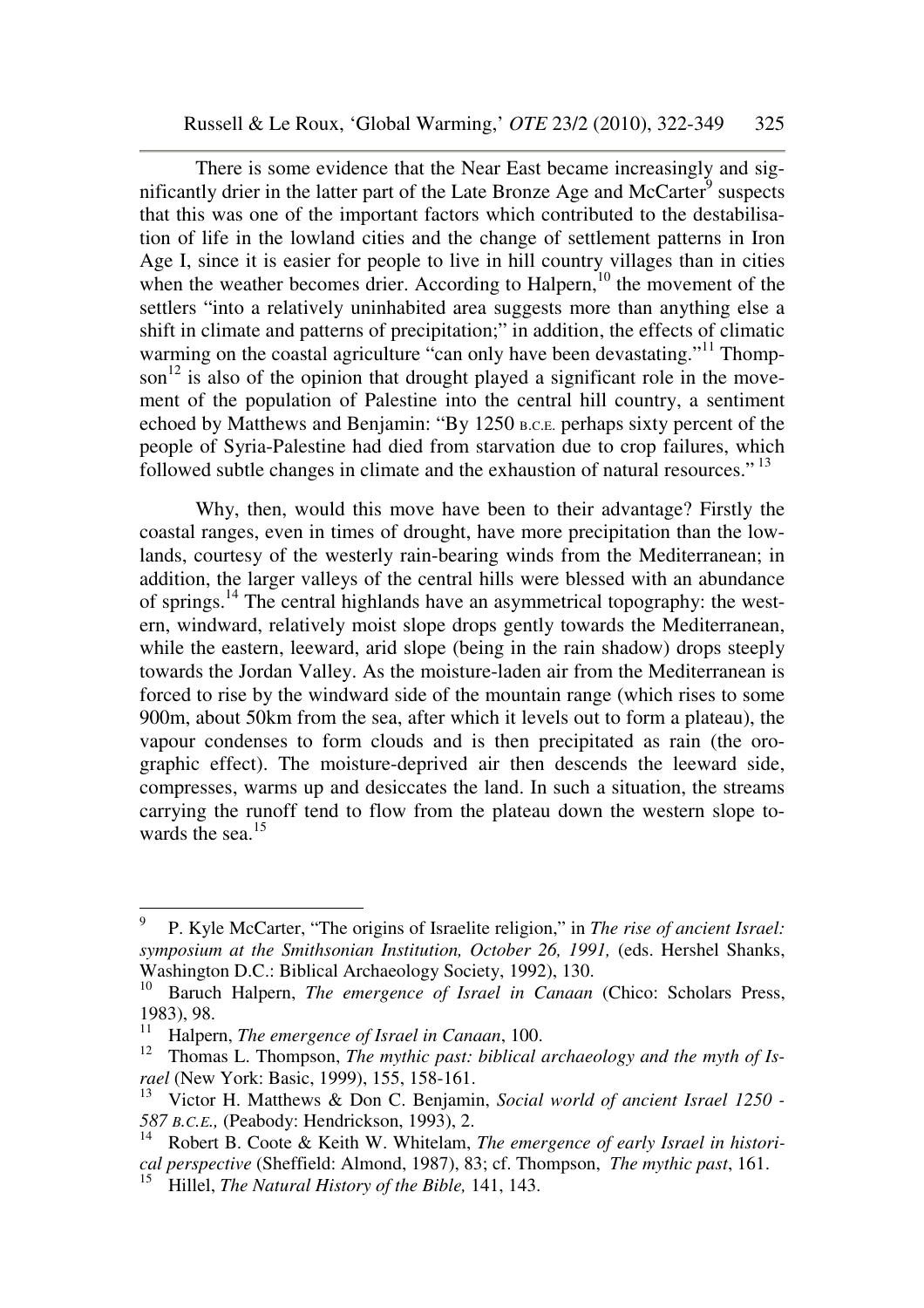#### 326 Russell & Le Roux, 'Global Warming,' *OTE* 23/2 (2010), 322-349

Secondly, if forest and woodland were the dominant features, the mountainous areas rather than the lowlands of ancient Western Asia would have provided some of the best grazing land in the area.<sup>16</sup> Thirdly, the thicker vegetation and the rocky natural defences provided by the terrain would have made it more difficult for adequate military control of the area by the citystates, giving the settlers more independence and the remote mountainous regions "would have constituted a refuge for uprooted social elements."<sup>17</sup> As  $H$ alpern<sup>18</sup> has pointed out, one of the simplest and yet most relevant facts retrieved from the Amarna archives (especially those written by the prolific Rib-Adda of Byblos), $^{19}$  is that the mountainous areas in the interior, even prior to the settlement period, "tended to be most restive, or most successful at restiveness," due to their remoteness<sup>20</sup> "in terms of time, access and effort, from Egyptian control," enabling the inhabitants to enjoy "a greater latitude of policy than did their counterparts on the plains." Although the Amarna materials give no hint of a movement to the hills at that stage, this area would nevertheless have been "less subject to the vicissitudes of local and international politics than were the plains."<sup>21</sup> Fourthly, being independent of "large-scale agriculture or vulnerable central food supplies" the settlers "would have been far more resistant to the harsh conditions of such an era." Finally, a "relatively decentralised hills population would have been better suited to survive by alternative means of food production<sup>"22</sup> and, in our opinion, the "roots, shoots and fruits" and the abundance of acorns naturally available in these woodlands, even during periods of drought, were probably important dietary supplements.

 $\overline{a}$ 

Ba'al's enemies take to the woods,

<sup>16</sup> M. B. Rowton, "The woodlands of ancient Western Asia," *JNES* 26 (1967): 277.

<sup>&</sup>lt;sup>17</sup> Rowton, "The woodlands of ancient Western Asia," 263.

<sup>18</sup> Halpern, *The emergence of Israel in Canaan*, 87.

See Marvin L. Chaney, "Ancient Palestinian peasant movements and the formation of pre-monarchic Israel," in *Palestine in transition: the emergence of ancient Israel* (eds. David N. Freedman & David F. Graf, Sheffield: Almond, 1983), 72ff.

As Chaney ("Ancient Palestinian peasant movements," 49) has pointed out: "Even the language of 'official' religion at Ugarit reflected this situation." The mythic text CTA 4.7.35-37 relates that:

Haddu's foes to the sides of the mountain crag.<br><sup>21</sup> Helpern The emergence of Israel in Gaugan, 89

<sup>21</sup> Halpern, *The emergence of Israel in Canaan*, 88.

<sup>22</sup> Halpern, *The emergence of Israel in Canaan*, 101.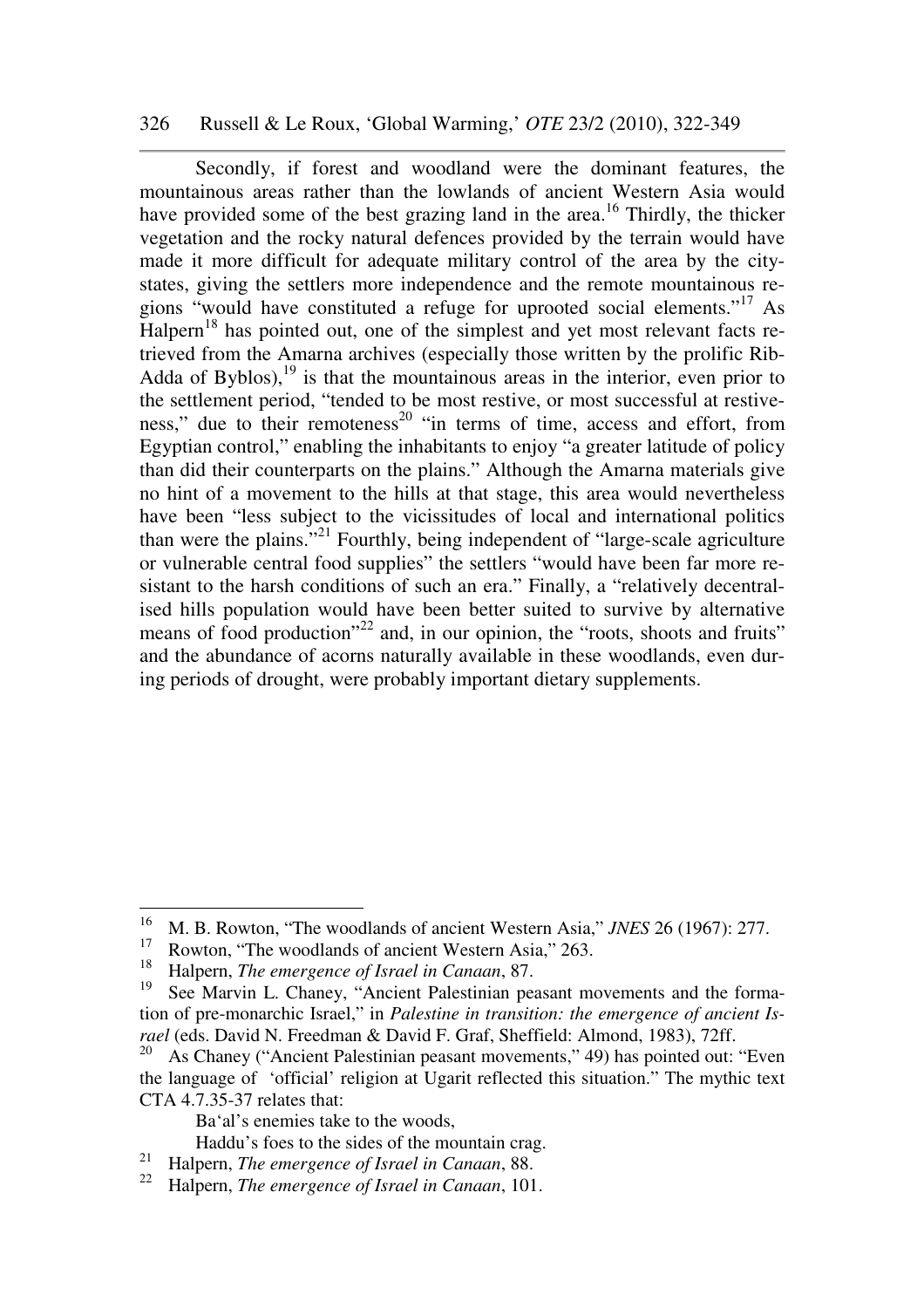Russell & Le Roux, 'Global Warming,' *OTE* 23/2 (2010), 322-349 327

## **1 Palaeoclimatic, nontextual and textual evidence for the warming of the Near East (***circa* **1200-900 B.C.E.)**

#### 1a Palaeoclimatic evidence

A general climatic decline is known to have occurred in the northern hemisphere from about 1500 B.C.E. onwards.<sup>23</sup> Palaeoclimatic studies for the Late Bronze Age in Mesopotamia have been shown to correspond with the welldocumented changes in weather patterns in Europe during the period 1200-900 B.C.E..<sup>24</sup> A striking correspondence has also been found between moisture trends in Europe and the Near East in all phases (including today) so far examined. In addition, modern meteorological data show a close correlation between the climate and weather characteristics of the eastern Mediterranean littoral and northern Iraq. It is a fair assumption that the levels of correlation in ancient times did not differ substantially from those in modern times. $^{25}$ 

Following a few centuries of comparatively cool weather (*circa* 1500 - 1200 B.C.E.), favourable (on the average) for increased precipitation, historical climatology studies have strongly suggested that from about 1200 until about 900 B.C.E., Europe and, according to a few but nevertheless convincing textual and nontextual sources, the Near East became notably warmer. Near Eastern winters are the main rainfall season and there is a strong tendency for cool winters to be rainy as well (a fact reflected in a study of Jerusalem's rainfall data since the middle of the  $19<sup>th</sup>$  century). The resultant reduced amounts of rain which tend to be produced by warmer winters were bound to have a negative effect on the local agriculture. A mere increase of  $1^{0}C$  in mean winter temperatures has been estimated to reduce the annual rainfall in the area by as much as 30mm. If one presumes that the favourable climatic conditions prior to 1200 B.C.E. had boosted the population growth in settled areas to ecologically critical limits<sup>26</sup>, then it is clear that even a seemingly small warming after  $1200$ 

<sup>23</sup> <sup>23</sup> John L. Bintliff, "Climatic change, archaeology and Quaternary science in the eastern Mediterranean," in *Climatic change in later prehistory* (ed. Anthony F. Harding, Edinburgh: Edinburgh University Press, 1982), 150.

 $24$  J. Neumann & Simo Parpola, "Climatic change and the eleventh - tenth century eclipse of Assyria and Babylonia," *JNES* 46/3 (1987): 162-163.

<sup>&</sup>lt;sup>25</sup> Neumann & Parpola, "Climatic change in Assyria and Babylonia," 170.

<sup>&</sup>lt;sup>26</sup> According to Israel Finkelstein, "Ethnicity and origin of the Iron I settlers in the highlands of Canaan: can the real Israel stand up?" *BA* 59/4 (1996), 208, "recent studies have shown beyond doubt that the lowlands population had never reached close to a 'carrying capacity' point, and hence there were no land-hungry demographic surpluses eager to expand into new frontiers." However, irrespective of the origins of the new settlers, a climatic shift is still of significance since it would have simultaneously affected both the settled regions and the nomadic habitats (Neumann & Parpola, "Climatic change in Assyria and Babylonia," 161). Deterioration of the climate would have led to the loss of the nomad's economic base - the pasture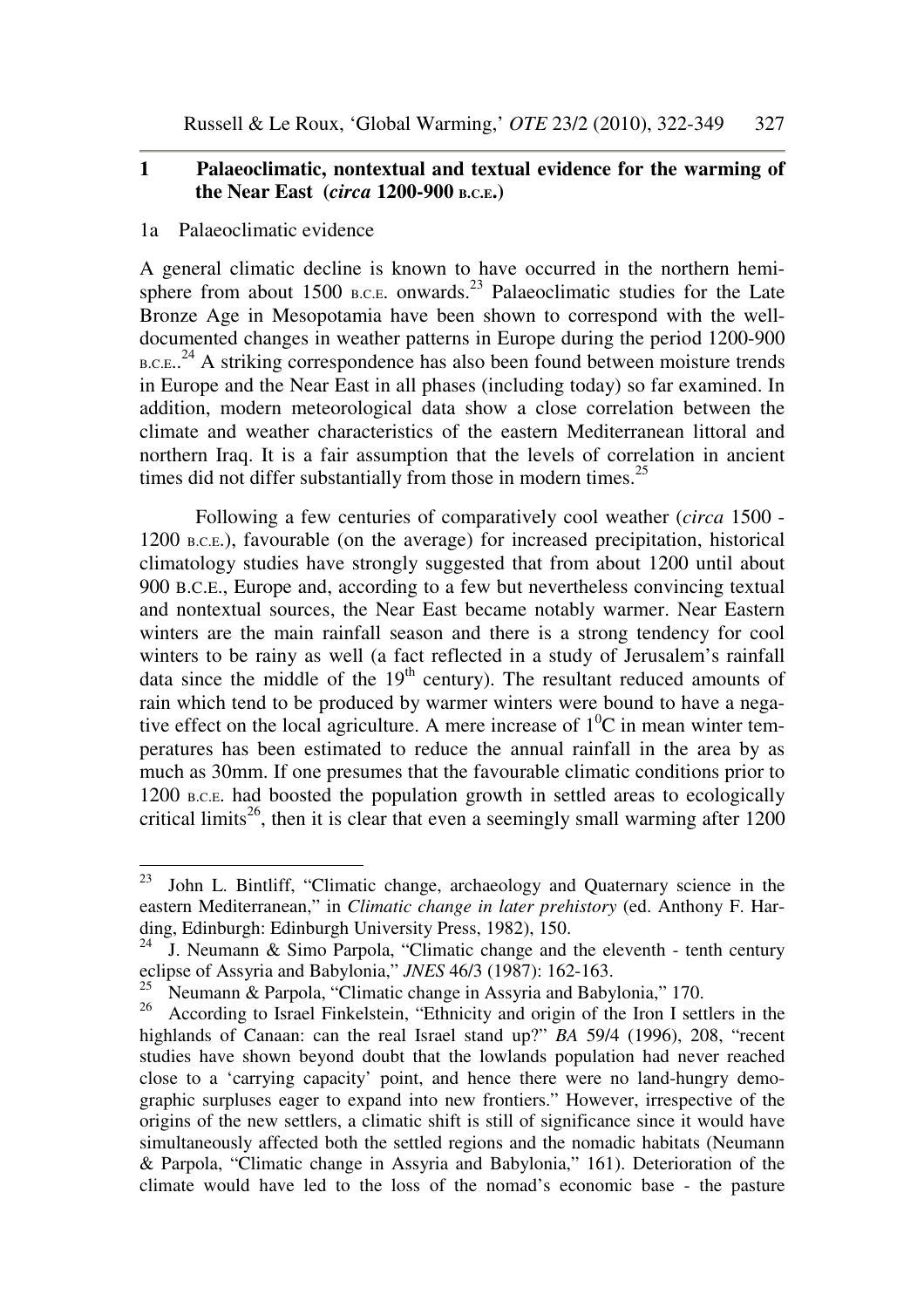<sup>B</sup>.C.E. would have been sufficient to disrupt the economies and stability of the Canaanite city-states. Dry conditions are known to produce years of crop failure, famine, and social and political unrest. $27$ 

## 1b Nontextual evidence

As an example of nontextual evidence for the eastern Mediterranean littoral, Schaeffer<sup>28</sup> has pointed out in *Ugaritica V* that the soil (up to two metres thick in places) found everywhere in the excavated area of Ugarit and into which the destroyed buildings marking its end (early  $12<sup>th</sup>$  century B.C.E.) are embedded consists of fine, powdery, homogeneous particles of a light yellow, often whitish colour. In his view, this "without any doubt whatsoever indicates a period of extreme heat and dryness at the time of Ugarit's end."<sup>29</sup> The brown soil from both the layers below (containing the early Late Bronze  $[15<sup>th</sup> - 14<sup>th</sup>$  centuries] and the late Middle Bronze [late  $17<sup>th</sup>$  century] ruins) and above (Late Iron Age [probably *circa* 7<sup>th</sup> - 6<sup>th</sup> century]), are non-powdery and of a colour suggesting a more rainy climate. In other words, the dry powdery layer of "Ugarit final" is sandwiched between two layers indicating a moist climate. Similar indications were also observed by Schaeffer at Enkomi, Cyprus.<sup>30</sup>

Other studies include estimates of the Tigris-Euphrates peak streamflow over the past 6000 years based on ten regional palaeoenvironmental "proxy" data (i.e. indirect, climatic data; e.g. pollen from five areas of the Near East, Persian Gulf sediments, barley-harvest dates, etc.) and an analysis of anomalies in the radiocarbon record in the Near East.<sup>31</sup> The former study indicates that a sharp increase of peak steam flow began about 1450 B.C.E., with a maximum peak dating to about 1350 - 1250 B.C.E., followed by a sharp drop reaching a minimum peak about 1150 B.C.E and then by a relatively sharp rise about 950 B.C.E.. The latter study tentatively indicates that the years 1420 - 1260 B.C.E. were a time of low solar activity which produced a relatively cold and rainy period.

1c Textual evidence

-

The Ugaritic texts tell us<sup>32</sup> that a famine, described as being a "matter of life" and death" in parts of Great Hatti, occurred during the reign of the Hittite king, Shuppiluliumas II, causing him to request his vassal in Ugarit to send a ship-

grounds would have been lost and, most probably, animals through illness, causing "a fall out of the nomadic cycle" (Van der Steen 1996:66).

<sup>&</sup>lt;sup>27</sup> Neumann & Parpola, "Climatic change and Assyria and Babylonia," 162, 169.<br><sup>28</sup> Claude E.A. Schooffer, *Hagritian*, 5. (Paris: Imprimatic Nationale, 1968), cita

<sup>28</sup> Claude F.A Schaeffer, *Ugaritica 5*. (Paris: Imprimerie Nationale, 1968), cited in Neumann & Parpola, "Climatic change and Assyria and Babylonia," 163-164.

<sup>&</sup>lt;sup>29</sup> Cited in Neumann & Parpola, "Climatic change and Assyria and Babylonia," 163.<br><sup>30</sup> Cited in Neumann & Parrola, "Climatic change and Assyria and Pabylonia," 163.

<sup>&</sup>lt;sup>30</sup> Cited in Neumann & Parpola, "Climatic change and Assyria and Babylonia," 163.<br><sup>31</sup> Neumann & Parpola, "Climatic change and Assyria and Babylonia," 164.

<sup>&</sup>lt;sup>31</sup> Neumann & Parpola, "Climatic change and Assyria and Babylonia," 164.<br><sup>32</sup> Albert Leonard, "Archaeological sources for the history of Palestine:

Albert Leonard, "Archaeological sources for the history of Palestine: the Late Bronze Age," *BA* 52/1 (1989): 30.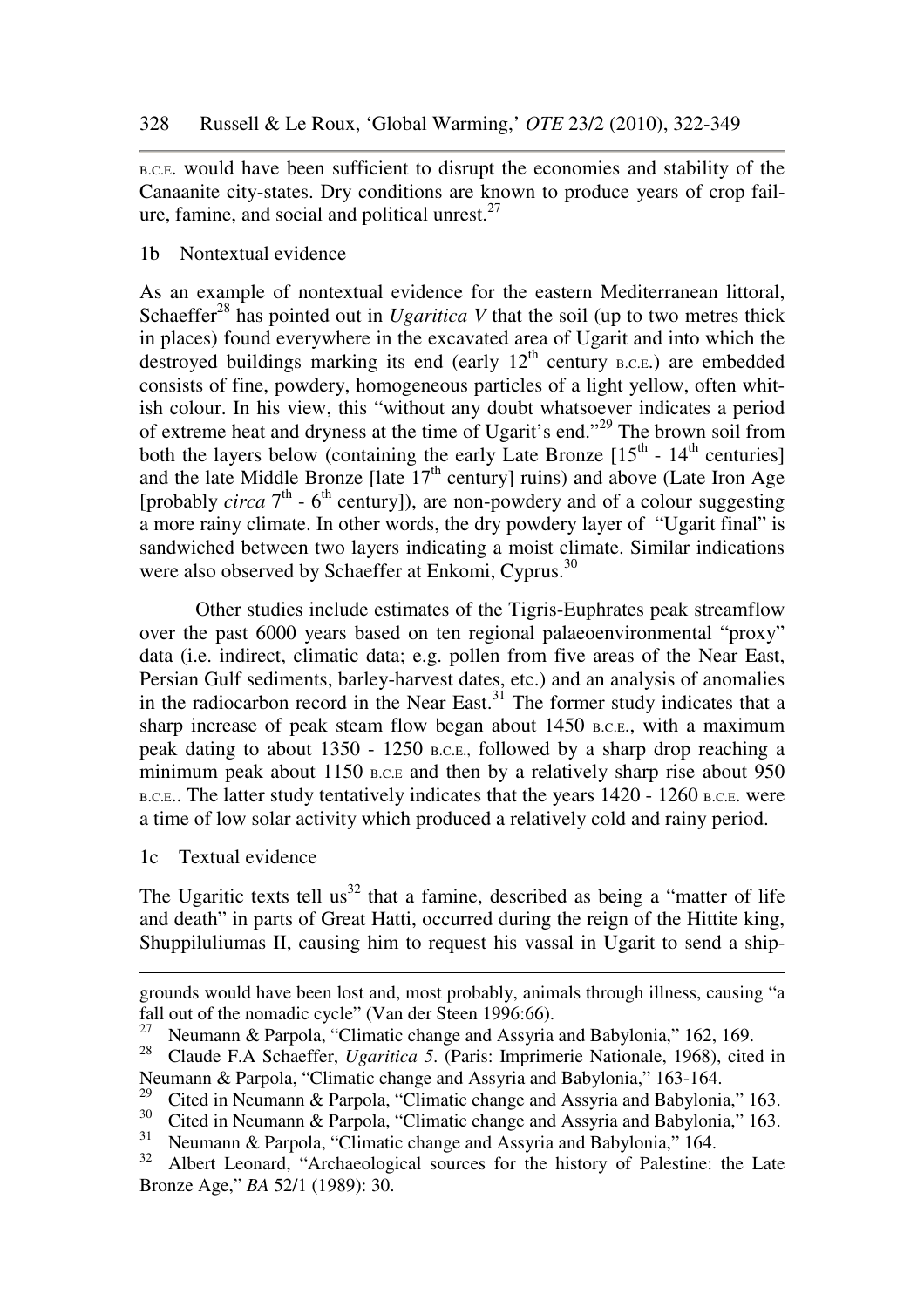ment of 2000 measures of grain to Cilicia. This protracted drought is, in fact, one of the two main reasons for the destruction of the Hittite empire at the end of the 13th century B.C.E., during the reign of Shuppiluliumas II (*circa* 1210- 1190 B.C.E.), the last Hittite king - the other reason being the dissension at the periphery of the empire and the ever-increasing pressures from the Sea Peoples and other outside elements such as the Phrygians.<sup>33</sup> Pagan, the ruler of Alashiya/Cyprus, also requested food supplies from Ugarit. In a semi-arid region such as Syria, where summer, "if not actually a season of sterility ... is nevertheless a season of tension," the timely arrival of the spring rains (the "later rains"/"latter rains" of the Hebrew Bible; Deut 11:14) is of paramount importance to the success of the coming season's crop. It is, thus, not surprising that the Ba'al texts have, as a predominant theme, "the tension between fertility and sterility" and describe the main antagonist of the fertility god, Ba'al, as Mot (the power of death, drought and sterility).<sup>34</sup> The Canaanites, like their neighbours in Egypt and Mesopotamia, "were incapable of intellectual or speculative detachment [and] were emotionally involved" (our insertion – MleR and IR) with the recurrent cycle of nature.<sup>35</sup>

Against the background of a dramatic climate shift, the sources referring to Canaan during the  $13<sup>th</sup>$  -  $12<sup>th</sup>$  centuries B.C.E. are also better understood. In a letter found at Aphek, the Ugaritic commissioner makes an otherwise surprising request to the Egyptian prefect of Canaan to restore his consignment of 15 metric tons of wheat to him; after all, international commerce during the Late Bronze Age was largely concerned with luxury goods (i.e. the wheat transaction must therefore have been due to somewhat unusual circumstances.<sup>36</sup> Large quantities of grain are mentioned in the ostraca from Lachish and Tel Sera'  $\int$  *circa* the time of Ramesses III) and Na'aman<sup>37</sup> has suggested that this "may" well reflect an Egyptian effort to store grain in the face of the long drought and famine" in that period.

<sup>33</sup> <sup>33</sup> Aharon Kempinski, "Hittites in the Bible: what does archaeology say?" *BAR* 5/4 (1979): 39.

<sup>34</sup> John Gray, *The legacy of Canaan: the Ras Shamra texts and their relevance to the Old Testament*, 2nd Ed. (Leiden: EJ Brill, 1965), 12.

<sup>35</sup> Gray, *The legacy of Canaan*, 13.

<sup>&</sup>lt;sup>36</sup> Nadav Na'aman, "The 'Conquest of Canaan' in the Book of Joshua and in history," in *From nomadism to Monarchy: archaeological and historical aspects of early Israel* (eds. Israel Finkelstein, I & Nadav Na'aman, Jerusalem: Israel Exploration Society, 1994), 244.

<sup>37</sup> Na'aman, "The 'Conquest of Canaan' in the Book of Joshua," 244.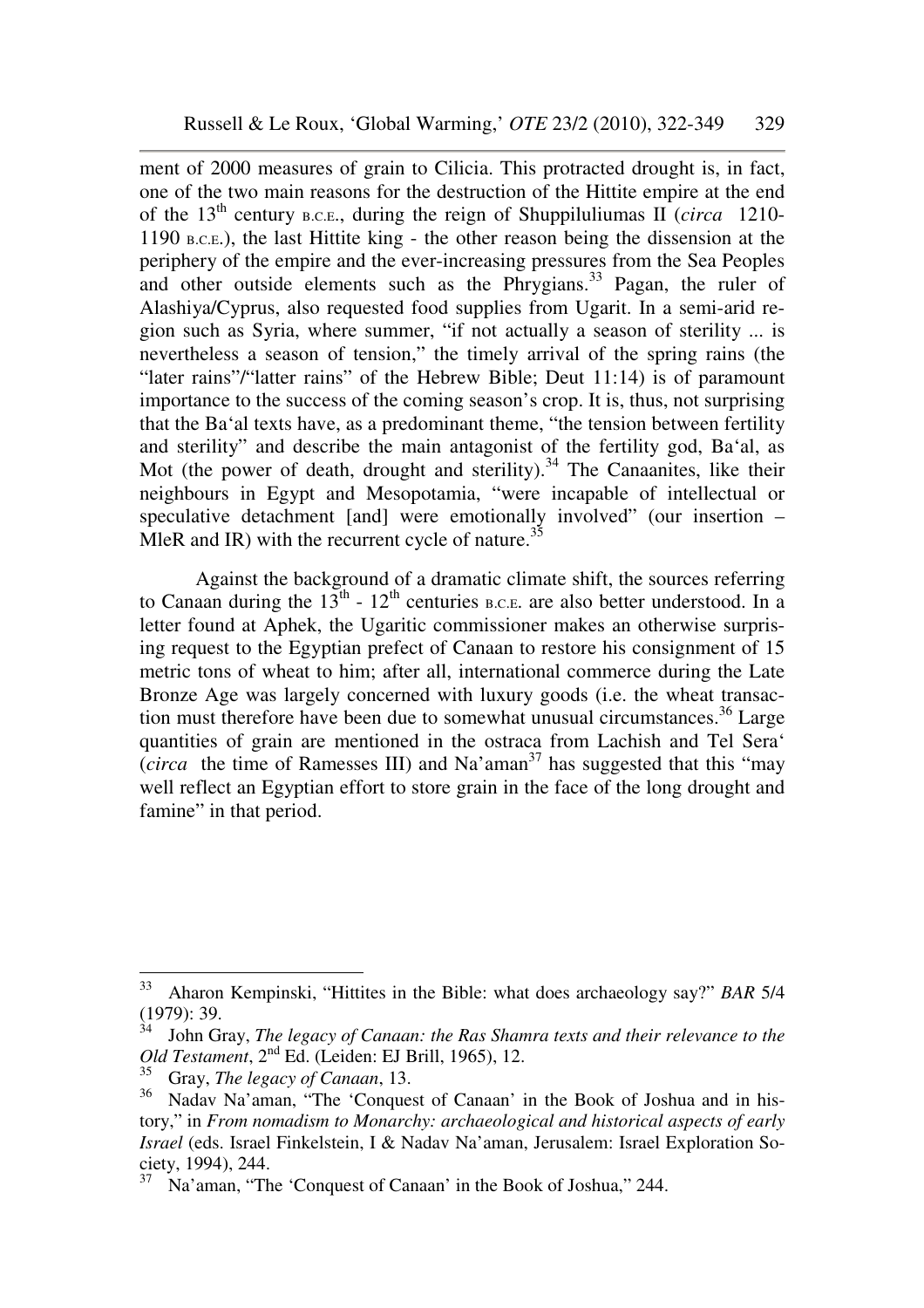330 Russell & Le Roux, 'Global Warming,' *OTE* 23/2 (2010), 322-349

We know from Akkadian texts that a famine, at the beginning of the  $11<sup>th</sup>$ century B.C.E., caused Aramaeans to move to Mesopotamia and it may well have forced others to move south.<sup>38</sup>

Mediterranean documentation<sup>39</sup> from the period 1200 to 900 B.C.E., when supplemented by secondary sources such as omens, poetic narratives and incidental historical references in later texts, contain numerous references to negative developments (more or less evenly distributed over the whole period) which are likely to have resulted from unusually arid conditions (crop failures, famines, high grain prices, massive nomad incursions). At the same time, allusions to good crops, favourable grain prices, and the like, are almost totally lacking. By comparison, texts from a well-documented sub-period of seventy years (735 - 665 B.C.E.), have few references to drought, crop failures and famines, speaking instead of abundant rains, heavy snow, excessive floods, high water levels, good crops and favourable grain rates.<sup>40</sup> Although the textual evidence has many limitations - these sources can hardly be considered to be meteorological records and they are dated only approximately - it generally agrees with the nontextual evidence that the period 1200 - 900 B.C.E. was relatively dry, while that after 900 B.C.E. was comparatively moist.  $41$ 

What the factors were that led to a warm period from 1200 to 900 B.C.E. in parts of Europe and the Near East remain uncertain. While Neumann and Parpola<sup>42</sup> reject volcanism as the cause, they have suggested that it may have been due to an increase in the solar output, at least in the visible portion of the spectrum. The use of advanced models of the general circulation of the atmosphere shows that an increase of even 1% in the solar constant - provided the change is sustained - leads to noteworthy changes in temperature and precipitation. Modern technology has shown that the solar constant is not as "constant" as once thought. Small changes in the constant have been measured using satellites flying "above" the atmosphere. Although the changes are far below 1%, it should be borne in mind that the period of observation involved is far too short to be able to make any extrapolations for the years 1200 - 900 B.C.E..

## **2 The Dead Sea as a sensitive recorder of Near Eastern climate variability**

The surface of the Dead Sea receives less than 100mm/annum and, being a terminal lake which drains one of the largest hydrological systems in the Near East, its level depends primarily on the precipitation received in its northern

<sup>38</sup> <sup>38</sup> Gösta W. Ahlström, "The bull figurine from Dhahrat et-Tawileh," *BASOR* 280  $(1990): 77-78.$ <sup>39</sup> Neumann *8* 

<sup>39</sup> Neumann & Parpola, "Climatic change in Assyria and Babylonia," 171-172.

<sup>&</sup>lt;sup>40</sup> Neumann & Parpola, "Climatic change in Assyria and Babylonia," 175.<br><sup>41</sup> Neumann & Parpola, "Climatic change in Assyria and Babylonia," 177

<sup>&</sup>lt;sup>41</sup> Neumann & Parpola, "Climatic change in Assyria and Babylonia," 177.<br><sup>42</sup> Neumann & Parpola, "Climatic change in Assyria and Babylonia," 169-1

Neumann & Parpola, "Climatic change in Assyria and Babylonia," 169-170, n 38.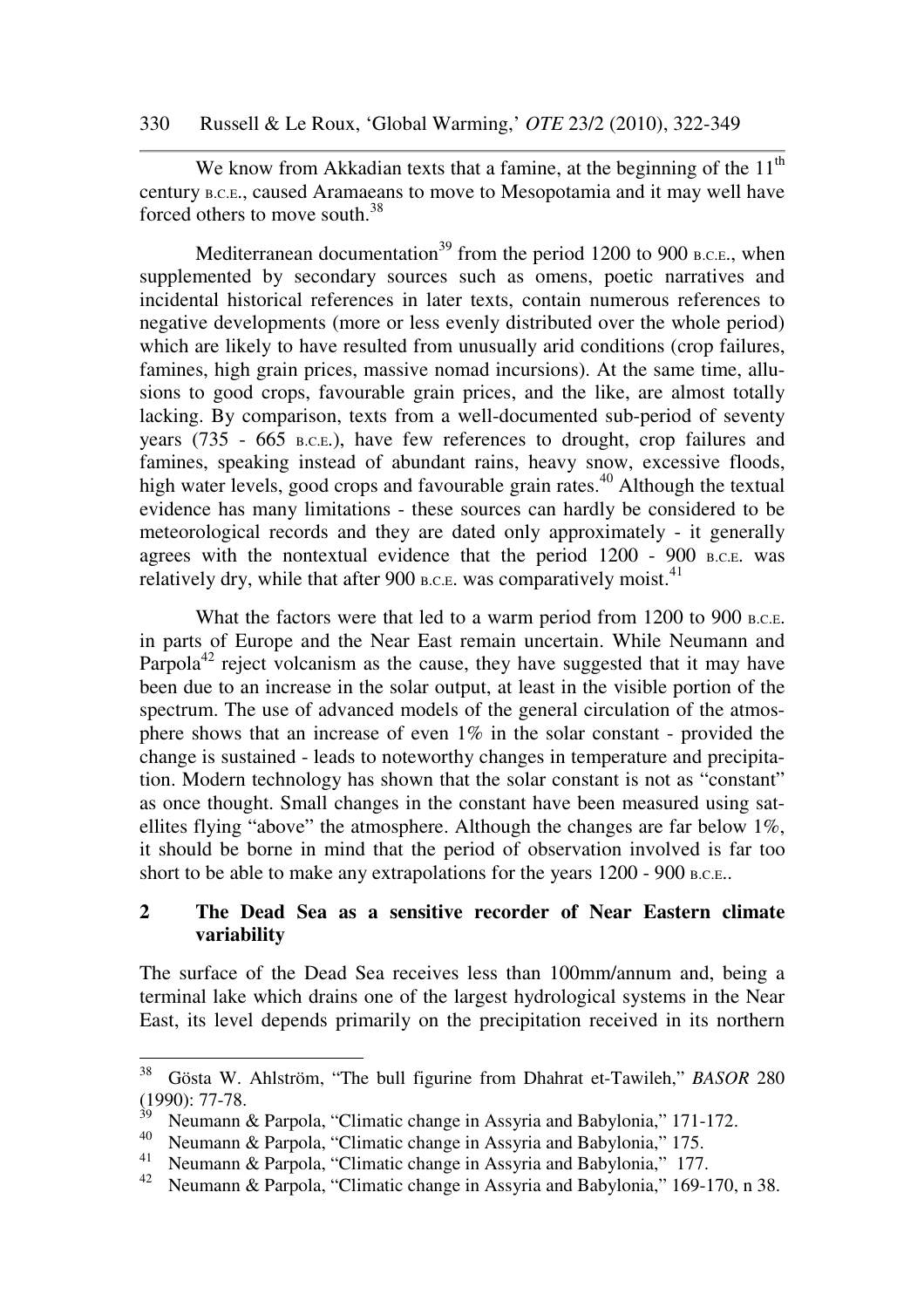headwaters. This area experiences a Mediterranean climate (i.e. the winters are wet, while the summers are dry) and most of the precipitation received originates in the North Atlantic, with the Mediterranean Sea acting as a secondary moisture source. Thus, according to Migowski et al, "the Dead Sea can be viewed as a large rain gauge for the Near East region and in turn a sensitive recorder of Near East climate variability."<sup>43</sup>

In response to climatic shifts, the level of the Dead Sea has fluctuated throughout history. During the period 1997-2005, for example, its level has dropped by 6mm, from 412m below mean sea level (m bmsl) to 418 m bmsl,  $^{44}$ while its shores have retreated by about 1m/year (mainly due to human interference, but also, presumably, because of global warming). The Dead Sea has two sub-basins; the northern basin (*circa* 300m deep) is separated from the shallow southern basin by a sill at about 400m bmsl. Extreme arid events causing the water level in the northern basin to drop significantly below the sill would, ultimately, cause the southern basin to dry out. In order to flood the southern basin (where evaporation is more rapid) and raise the level of the lake significantly, a substantial increase in precipitation in the drainage area is required - substantially more than the amount simply required to raise the lake level above the sill. $45$ 

Migowski *et al.*<sup>46</sup> have reconstructed a comprehensive record of lake level changes based on the detailed lithological and mineralogical information derived from three, well-dated sediment cores recovered from the fast retreating modern shores of the northern basin of Dead Sea; this information was then stratigraphically and lithologically correlated and compared with the exposed sections in modern near-shore gullies. The results obtained suggest that, during the period 8000 to 1350 B.C.E., there were two major wet phases (*circa* 8000- 6600 and 3600-1500 B.C.E.), a long dry phase (*circa* 6200-3600 B.C.E.) and multiple abrupt arid phases (*circa* 6600, 6200, 2200, 1500 B.C.E.) in the eastern Mediterranean palaeoclimate. As pointed out earlier, these events appear to coincide with major breaks in the cultural evolution of the Near East, suggesting that there is a sensitive relationship between society and environment.

Although the period from about 1500 to 1200 B.C.E. was comparatively cool, favouring (on average) increased precipitation, <sup>47</sup> of significance here is the abrupt climatic deterioration around 1500 B.C.E., when the lake level was at approximately 417m bmsl and then dropped about 35m in the following less

<sup>43</sup> <sup>43</sup> Migowski *et al.*, "Holocene climate variability," 421.<br><sup>44</sup> Amos Erumkin & Yool Elitzur, "Historic Dood Soo

Amos Frumkin & Yoel Elitzur, "Historic Dead Sea level fluctuations calibrated with geological and archaeological evidence," *Quaternary Research* 57 (2002): 335; also Migowski *et al.*, "Holocene climate variability," 421.

<sup>&</sup>lt;sup>45</sup> Migowski *et al.*, "Holocene climate variability," 422.

<sup>&</sup>lt;sup>46</sup> Migowski *et al.*, "Holocene climate variability," 422-426.<br><sup>47</sup> Neumann & Parpola "Climatic change in Assyria and Bak

Neumann & Parpola, "Climatic change in Assyria and Babylonia," 162.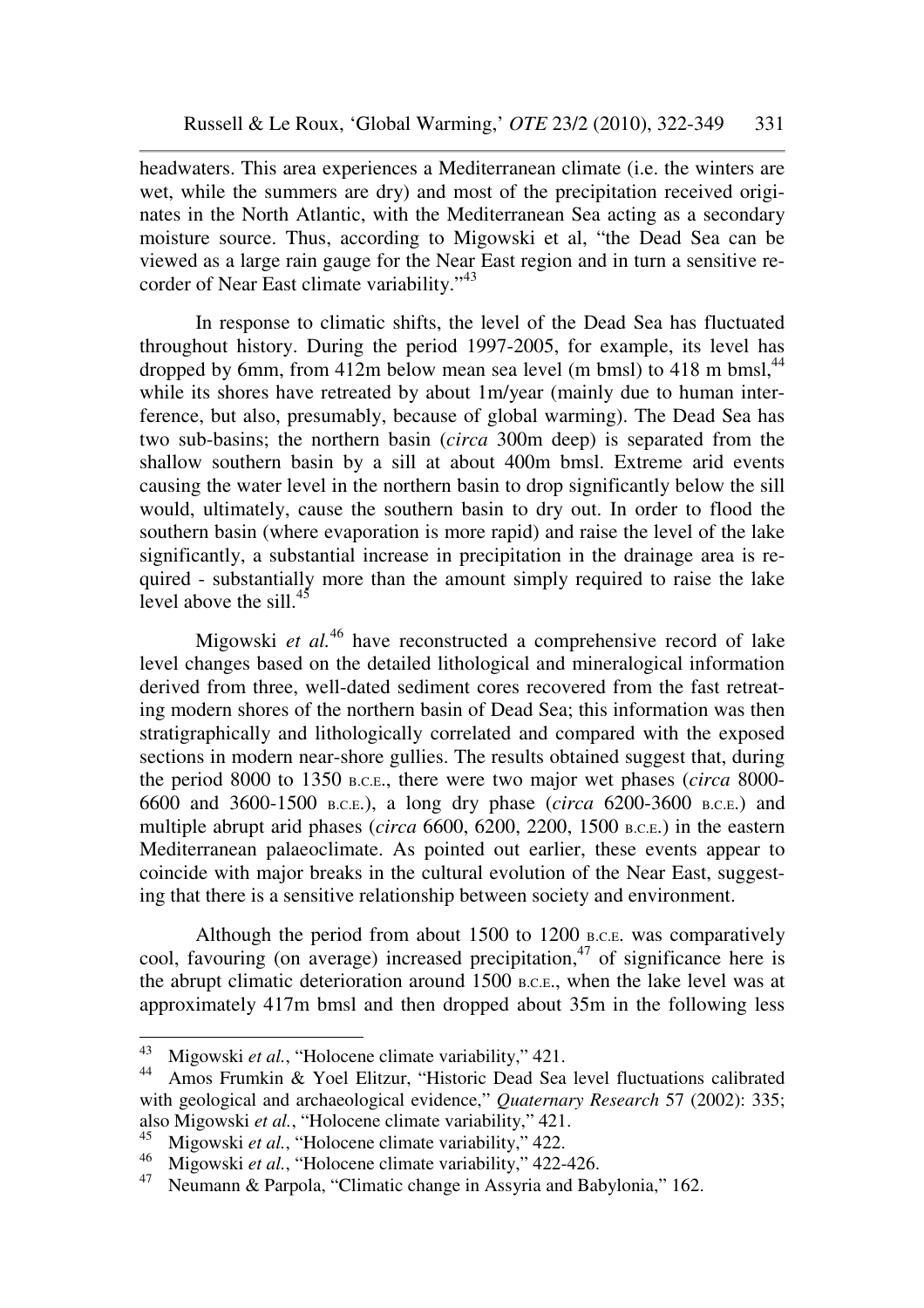than 200 years. This rapid climate deterioration occurred around the same time as the fall of the Canaanite city-states (1300-1200 <sup>B</sup>.C.E.), although warfare is the generally accepted reason for their demise.<sup>48</sup>

On the basis of all lines of evidence (previously published geological and archaeological evidence, as well as the imprecise biblical indicators) of Dead Sea levels, Frumkin and Elitzur<sup>49</sup> have reconstructed the history of lakelevel fluctuations during the Iron Age. Geological evidence indicates that the Dead Sea level was above 390m bmsl during the period between about 1500 and 1200 B.C.E. and that, between about 1200 and 500 B.C.E., the level fell off to below 390m bmsl (i.e. slightly above the floor of the southern basin but, nevertheless, close to the threshold level of the sill). It is not, however, clear whether the southern basin was completely dry. $50$ 

Three archaeological Iron Age sites, which were flooded during periods of high water level and which reappeared when the level dropped, are significant. The first, Mesad Gozal, is in the southern basin near to Mount Sedom (Jebel Usdum). The pottery found there was dated to between about 1100 and 900  $_{\text{B.C.E.}}$ <sup>51</sup> while the floor level of the building is at 388m bmsl. Since it is presumed to have been a fortress (probably Edomite and destroyed during David's reign; cf. 2 Sam 8:12-14; 1 Kgs 11:15-16; 1 Chr 18:12-13), the Dead Sea level was obviously lower than that and, in all likelihood, probably considerably lower. The other two sites, Rujm el-Bahr and Khirbet Mazin (possibly, biblical Midin; Jos 15:61), are located on the shores of the northern basin and would seem to have been used as docks for boats; both were dated, by Bar-Adon,<sup>52</sup> to about 800 to 600 B.C.E.. The effective water level for the anchoring of boats at the former is 400m bmsl and at the latter it is 395m bmsl, suggesting that the Dead Sea fluctuated about 5m (from 400-395m bmsl), during that two-century period. In other words, the southern basin may have been shallowly filled by the Dead Sea from about 1100 to 900 B.C.E. and may have been dry, or almost dry, from about 800 to 600 B.C.E.; however, the evidence is inconclusive.

The Hebrew Bible mentions "the Valley of Salt" (*gai ha-melah*) five times as the battlefield where thousands of Edomites were defeated, first by king David (*circa* 1004-965 B.C.E.; 2 Sam 8:13; 1 Chr 18:12; Ps 59:17) and then by king Amaziah (*circa* 798-769 B.C.E.; 2 Kgs 14:7; 2 Chr 25:11). The word *gai*, in biblical Hebrew, is used for a narrow ravine (as in Jos 8:11) or a wide plain (as in Deut 34:6). Presumably, here the context implies the latter. Frumkin and

<sup>48</sup> <sup>48</sup> Migowski *et al.*, "Holocene climate variability," 422-426.<br><sup>49</sup> Emmlin & Elitaur, "Historic Dood Soc lovel fluctuations."

<sup>&</sup>lt;sup>49</sup> Frumkin & Elitzur, "Historic Dead Sea level fluctuations," 334-342.

<sup>&</sup>lt;sup>50</sup> Frumkin & Elitzur, "Historic Dead Sea level fluctuations," 338.<br> $S_1$  Yelsenan Abanai, "Massl Garal," *IEL* 14 (1064): 112.

<sup>&</sup>lt;sup>51</sup> Yohanan Aharoni, "Mesal Gozal," *IEJ* 14 (1964): 113.<br><sup>52</sup> Pesach Bar-Adon. "Excavations in the Judean Desert

<sup>52</sup> Pesach Bar-Adon, "Excavations in the Judean Desert," in *'Atiqot 9* (Jerusalem, Israel Antiquities Authority and Israel Exploration Society 1989) [in Hebrew], as cited in Frumkin & Elitzur, "Historic Dead Sea level fluctuations," 338.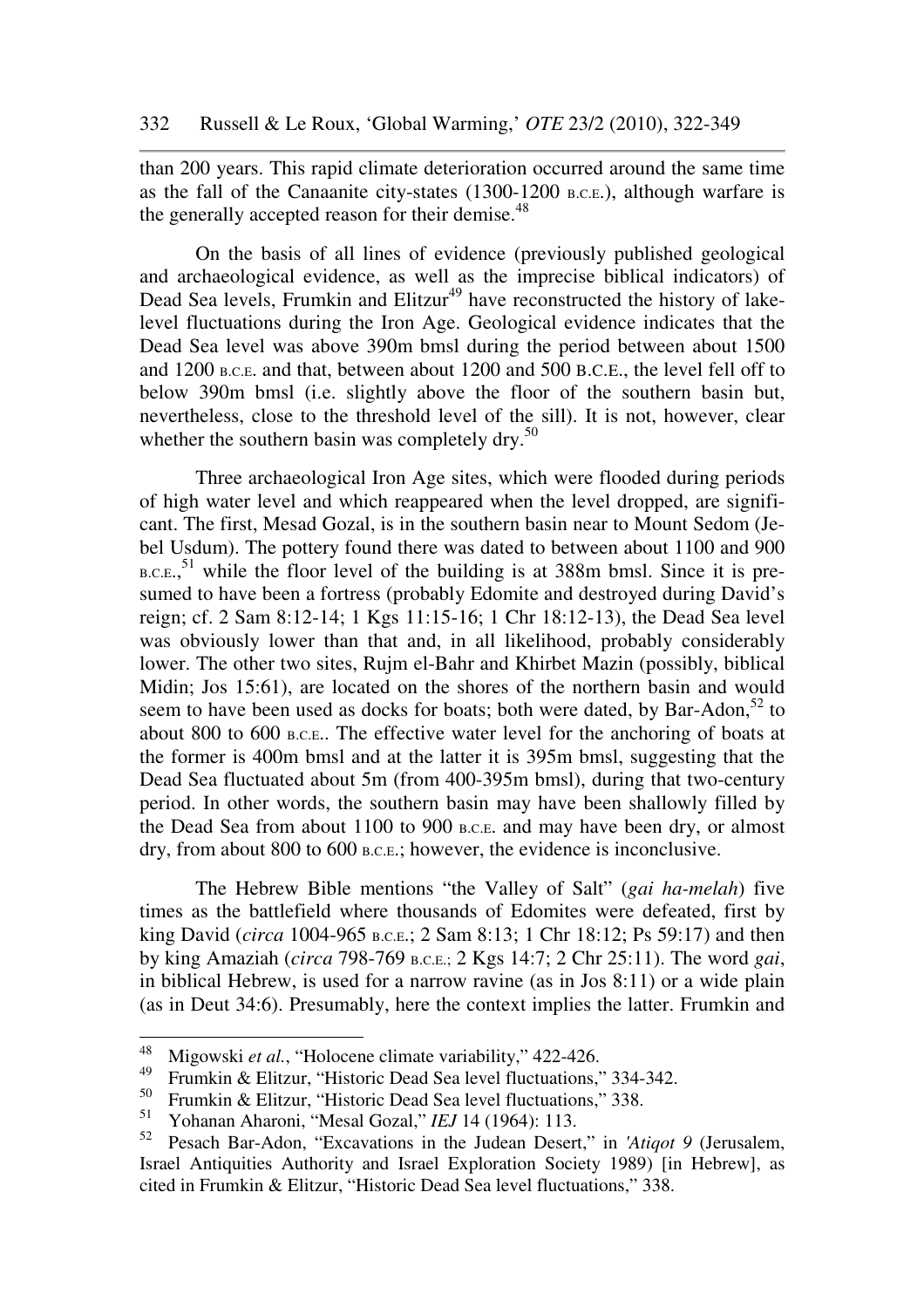Elitzur<sup>53</sup> thus conclude that the battlefield was probably the dry southern basin (or, at least, a significant part of it), since it is associated with Edom and there is no other "geographical feature that fits this term." In other words, during the period 1200 and 700 B.C.E. (or, at least, during the period when this biblical record was written and edited, since there is no "updating comment;" cf "the Valley of Siddim [that is, the Salt Sea];" Gen 14:3), the level of the Dead Sea had dropped below 400m bmsl.

# **C THE WOODLANDS OF THE HILL COUNTRY OF PALESTINE**

Despite all the excavations that have been carried out in the highlands of Palestine, archaeologists have rarely recorded evidence useful for reconstructing the ancient environment.<sup>54</sup> As a consequence, the real picture of the landscape during the Bronze and the Iron Ages remains unknown. However, an approximate idea can be derived from inferences drawn from a variety of sources such as phytogeography, texts (particularly the Hebrew Bible and the Amarna Letters) and settlement patterns.

Phytogeographers have demonstrated that the elevated areas of Western Asia, although bare and eroded today, were forested during prehistoric times. However, until fairly recently, it was thought that the expansion of urban civilization which took place throughout much of Western Asia at the beginning of the Bronze Age, with its concomitant sharp and enduring increase in the demand for timber, would have destroyed these forests and woodlands. Rowton,<sup>55</sup> using cuneiform sources (*circa* 90% of which are from the period 1250-550 <sup>B</sup>.C.E.) and the, less reliable, ancient "tree-toponyms" (the epithets used for mountains derived from their most conspicuous timber, that are found in historical, literary, religious and lexical sources; e.g. the alternative names for Mt. Hermon and Mt Lebanon were Cedar Mountain and Cypress Mountain, respectively), has shown this view to be mistaken.<sup>56</sup> The continued existence of forests does not necessarily depend on climate. Even in times of drought, provided there is sufficient minimum precipitation and soil in which to grow, forests are able to endure. The most common soil in the hill country of Palestine is the fertile, shallow (often less than 50cm deep), red to brownish-red *terra rossa* which has a clay content usually above  $50\%$ <sup>57</sup> Although it is able to hold moisture well, it has poor resistance to erosion, especially on slopes where the forest canopy has been denuded. Soil erosion, in turn, prevents the regrowth of the forest. Lower precipitation only means fewer kinds of trees, not necessarily fewer trees. Trees such as the oak and the terebinth, both known from biblical

<sup>53</sup> <sup>53</sup> Frumkin & Elitzur, "Historic Dead Sea level fluctuations," 341.<br><sup>54</sup> Lawrence E. Stager, "The archaeology of the family in ancien

<sup>54</sup> Lawrence E. Stager, "The archaeology of the family in ancient Israel." *BASOR*  $260(1985): 4.$ <sup>55</sup> Dowton M

<sup>&</sup>lt;sup>55</sup> Rowton, M B. "The woodlands of ancient Western Asia," 261-277.<br><sup>56</sup> Rowton, "The woodlands of ancient Western Asia," 261-262-267.

<sup>&</sup>lt;sup>56</sup> Rowton, "The woodlands of ancient Western Asia," 261, 262, 267, 276.<br><sup>57</sup> Stager, "The archaeology of the family in ancient Israel"  $\Lambda$ 

Stager, "The archaeology of the family in ancient Israel," 4.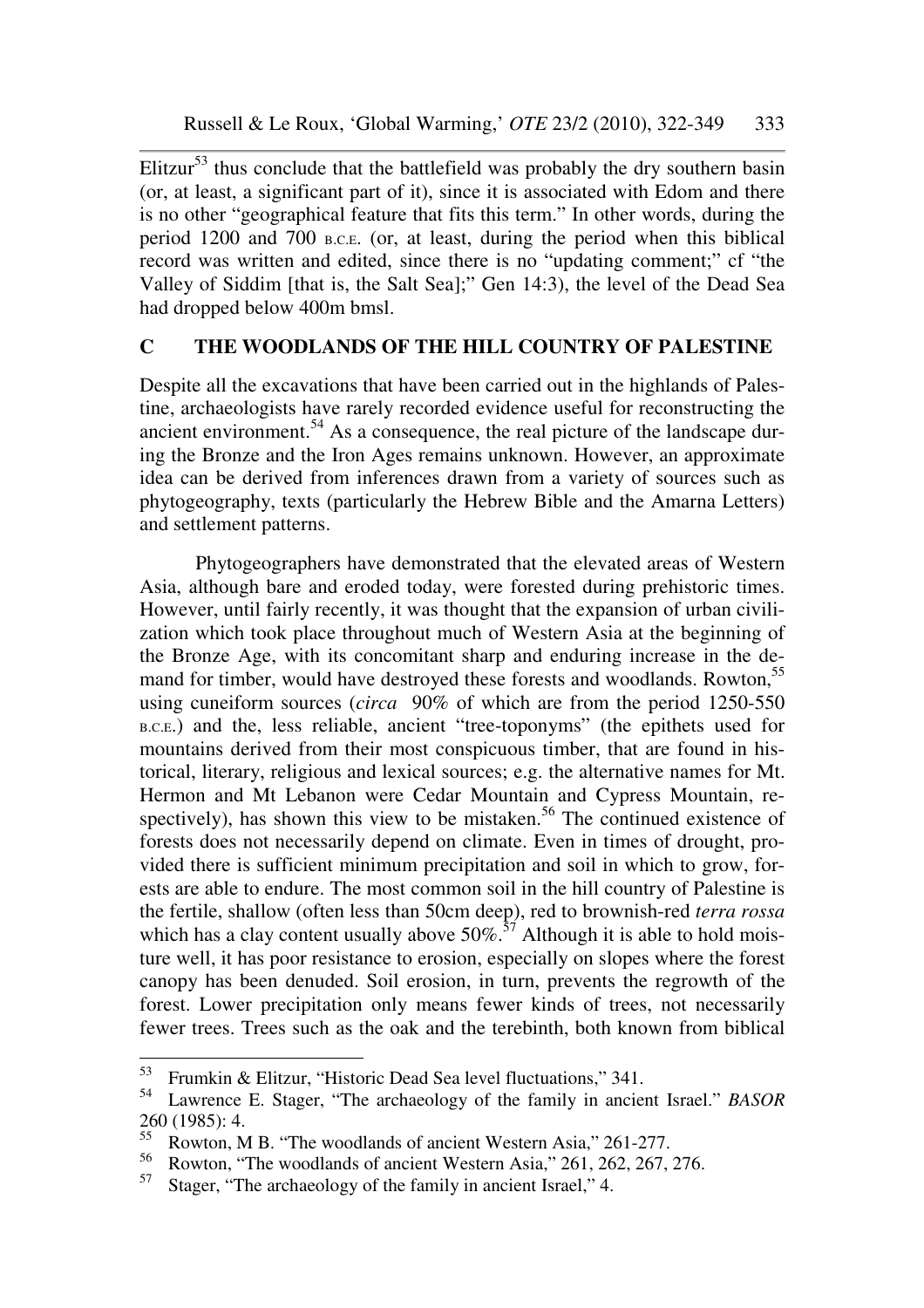sources,<sup>58</sup> are able to survive these conditions. In addition, their root systems are particularly suitable for the prevention of soil erosion. The amount of soil available depends on the presence of not only trees but also on the degree of bush cover present to prevent soil erosion.<sup>59</sup>

Reference to forests in cuneiform sources is comparatively rare. The Amarna correspondence, for example, makes no mention of forests, although many of the events and towns are located in forest country. This, however, does not imply that forests did not exist. After all, as Rowton<sup>60</sup> has pointed out, "why waste precious tablet space" on something that was common knowledge? Nevertheless, there are sufficient ancient sources from Egypt mentioning forests in the Lebanon and the adjacent parts of Syria and Palestine, usually concerning the provenance of timber during the course of military expeditions,  $61$  to suggest that throughout the Bronze Age and for several centuries thereafter the mountainous areas were considered to be the domain of the forest. Even as late as at the beginning of the  $19<sup>th</sup>$  century, the process of deforestation and erosion was not yet complete. In other words, this process is a relatively slow one.

Rowton has shown that the forests in the mountainous areas and urban settlement in the lowlands were able to coexist over prolonged periods of  $time^{62}$  and that remnants of forest in almost all the regions mentioned in this connection have survived into recent times. $63$  For example, substantial forest can be shown to have existed, right down to the Hellenistic period, in the comparatively small mountain range which extends southwards from the mouth of the Orontes into the Upper Galilee, despite the number of towns in the immediate proximity (e.g. Sidon, Tyre, Byblos, Ugarit, Alalakh, Hazor, etc). Even to-

 $\overline{a}$ 

<sup>&</sup>lt;sup>58</sup> There appears to be some uncertainty as to which words should be translated "oak" and which "terebinth" (E. W. G. Masterman, "Oak," n. p. Cited 20 April 2008. Online: http://www.internationalstandardbible.com/O/oak.html). In recent revisions of English versions of the Hebrew Bible, "terebinth" has been increasingly added in the margin. All the Hebrew words which are used for these trees are closely allied ('*elah* [e.g. "the oak;" Gen 35:4; Judg 6:11,19; 2 Sam 18:9-10] *'allah* [apparently a slight variant for *'elah*; Josh 24:26]/*'elim* [perhaps the plural of *'elah*; e.g. Is 1:29]/*'elon* [e.g. "the oak of Moreh;" Gen 12:6; margin notes "or terebinth"]/*'allon* ["Allonbacuth;" Gen 35:8; margin notes "the Oak of weeping;" compare Gen 35:4]). Masterman has suggested that these words "may originally have had simply the meaning of 'tree' but it is clear that, when the Old Testament was written, they indicated some special kind of tree." He has suggested further, that the words *'elah*, *'allah* and *'elim* refer to the terebinth and that *'elon* and *'allon* are most probably correctly translated "oak" - an opinion wholeheartedly supported by Zohary, *Plants of the Bible,* 111.

 $59$  Rowton, "The woodlands of ancient Western Asia," 265-266, 274.

<sup>&</sup>lt;sup>60</sup> Rowton, "The woodlands of ancient Western Asia," 275.<br><sup>61</sup> Rowton, "The woodlands of ancient Western Asia," 262.

<sup>&</sup>lt;sup>61</sup> Rowton, "The woodlands of ancient Western Asia," 262.<br><sup>62</sup> Powton, "The woodlands of ancient Western Asia," 263

<sup>&</sup>lt;sup>62</sup> Rowton, "The woodlands of ancient Western Asia," 263-265.<br><sup>63</sup> Powton, "The woodlands of ancient Western Asia," 265, 274.

Rowton, "The woodlands of ancient Western Asia," 265-274.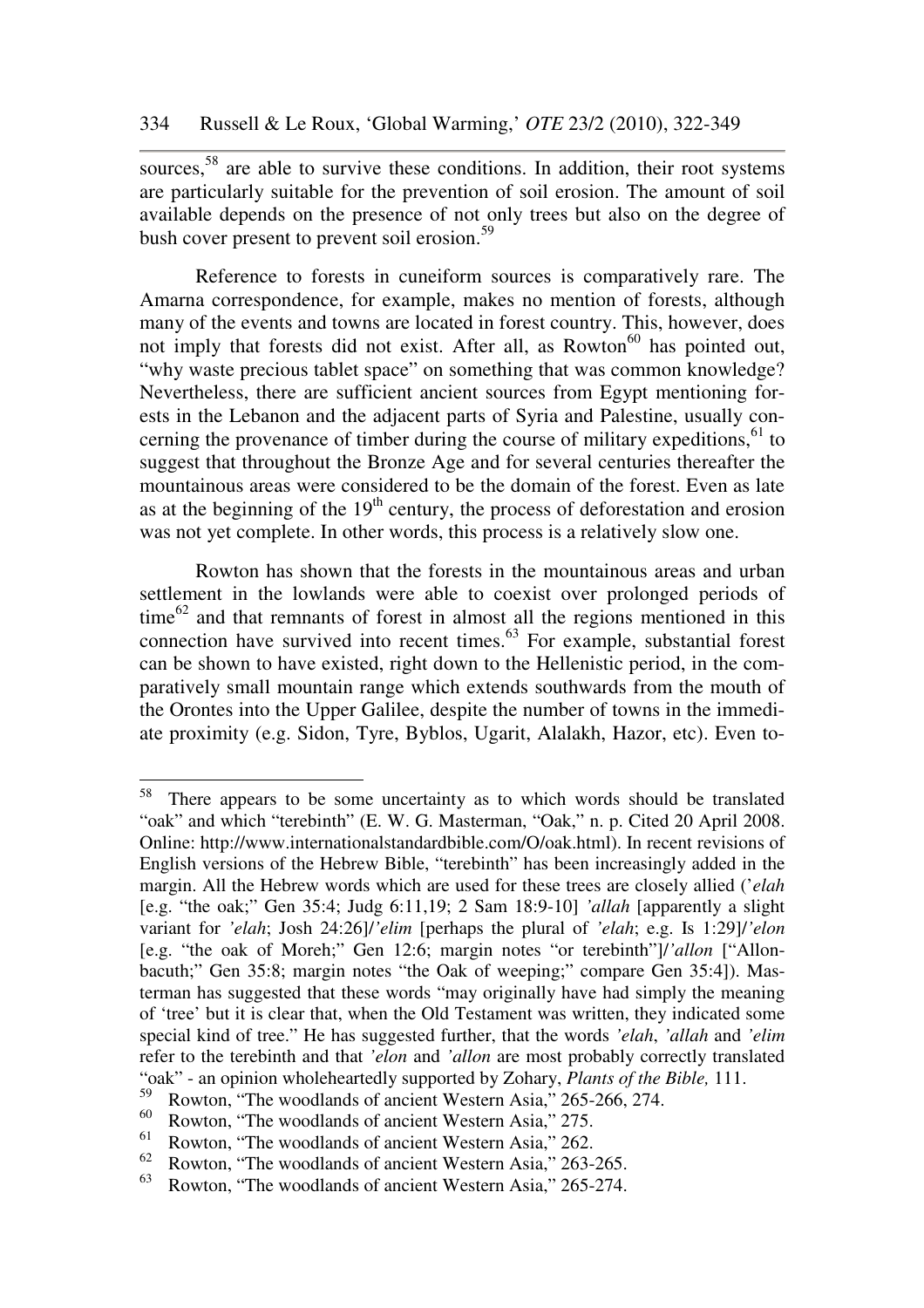day, in the northern part of the Lebanon, the process of deforestation is still far from complete.<sup>64</sup> Less than a century ago, remnants of oak and pine forest existed in the Jerusalem-Hebron-Jaffa region, while substantial woodland (although the total area is far from large) has survived in the Ajlun (ancient Gilead<sup>65</sup>). The Hebrew Bible tells us that Gilead was a forested region  $(2 \text{ Sam})$ 18:8) and that ancient Bashan which lay between Gilead and Mt. Hermon was an oak woodland (Isa 2:13; 33:9; Ezek 27:6; Zech 11:2).

It seems fair to assume that a significant amount of forest would have survived in the hill country of Palestine, right up until to the end of the Bronze Age, and even later. Although the central range and northern slopes had experienced extensive deforestation during the Middle Bronze period, the survey of the territory of Ephraim undertaken by Finkelstein<sup>66</sup> has demonstrated that during the Late Bronze period the arboreal vegetation had partially renewed itself on the slopes, especially in those areas not used intensively by pastoral groups. This survey, as well as those undertaken in Manasseh, Benjamin, and Judah, all indicate that the earliest settlers in the hill country of Palestine were not faced with densely wooded areas, since they inhabited the desert fringe, the small intermontane valleys of the northern central range and the Bethel plateau,  $67$  while the densely wooded areas were located further to the west, on the slopes and in the foothills. It was only later when the population densities in many parts had increased (particularly, those areas without much bottomland) - and, presumably, as the drought progressed - that the settlement spread to the more wooded western slopes. These more densely wooded areas would, however, have been in a transitional stage. The forest would have already thinned out and these areas would have consisted of a mixture of trees, bush and pasture, in other words, "woodland,"<sup>68</sup> and would have contained some of the best grazing land in Palestine.

New strategies would have been required as the Iron I settler population grew, in order to increase agricultural productivity in the limited environment of the hill country. No doubt, this caused extensive deforestation (perhaps, as succinctly described in Josh 17:16-18). According to Stager,<sup>69</sup> at least as early as 1200 B.C.E., the population densities in some areas were sufficiently great to begin the process of converting hillsides into agricultural terraces and he is of the opinion<sup>70</sup> that: "Of all the technologies and techniques available to the Iron Age settlers, none served them better than agricultural terracing, which helped

<sup>64</sup> <sup>64</sup> Rowton, "The woodlands of ancient Western Asia," 265.<br><sup>65</sup> Rowton, "The woodlands of ancient Western Asia," 266.

<sup>&</sup>lt;sup>65</sup> Rowton, "The woodlands of ancient Western Asia," 266.<br><sup>66</sup> Einkelstein, "*The archaeology of the Israelite Settlen* 

<sup>66</sup> Finkelstein, "*The archaeology of the Israelite Settlement,*" (Jerusalem: Israel Exploration Society, 1988), 200.

<sup>&</sup>lt;sup>67</sup> Finkelstein, "*The archaeology of the Israelite Settlement*," 198.<br><sup>68</sup> Powton, "The weedlands of apsient Western Asia" 277

<sup>&</sup>lt;sup>68</sup> Rowton, "The woodlands of ancient Western Asia," 277.<br><sup>69</sup> Stoger, "The archaeology of the family in apoient Israel"

<sup>&</sup>lt;sup>69</sup> Stager, "The archaeology of the family in ancient Israel," 4.<br><sup>70</sup> Stager, "The archaeology of the family in ancient Israel," 5

Stager, "The archaeology of the family in ancient Israel," 5.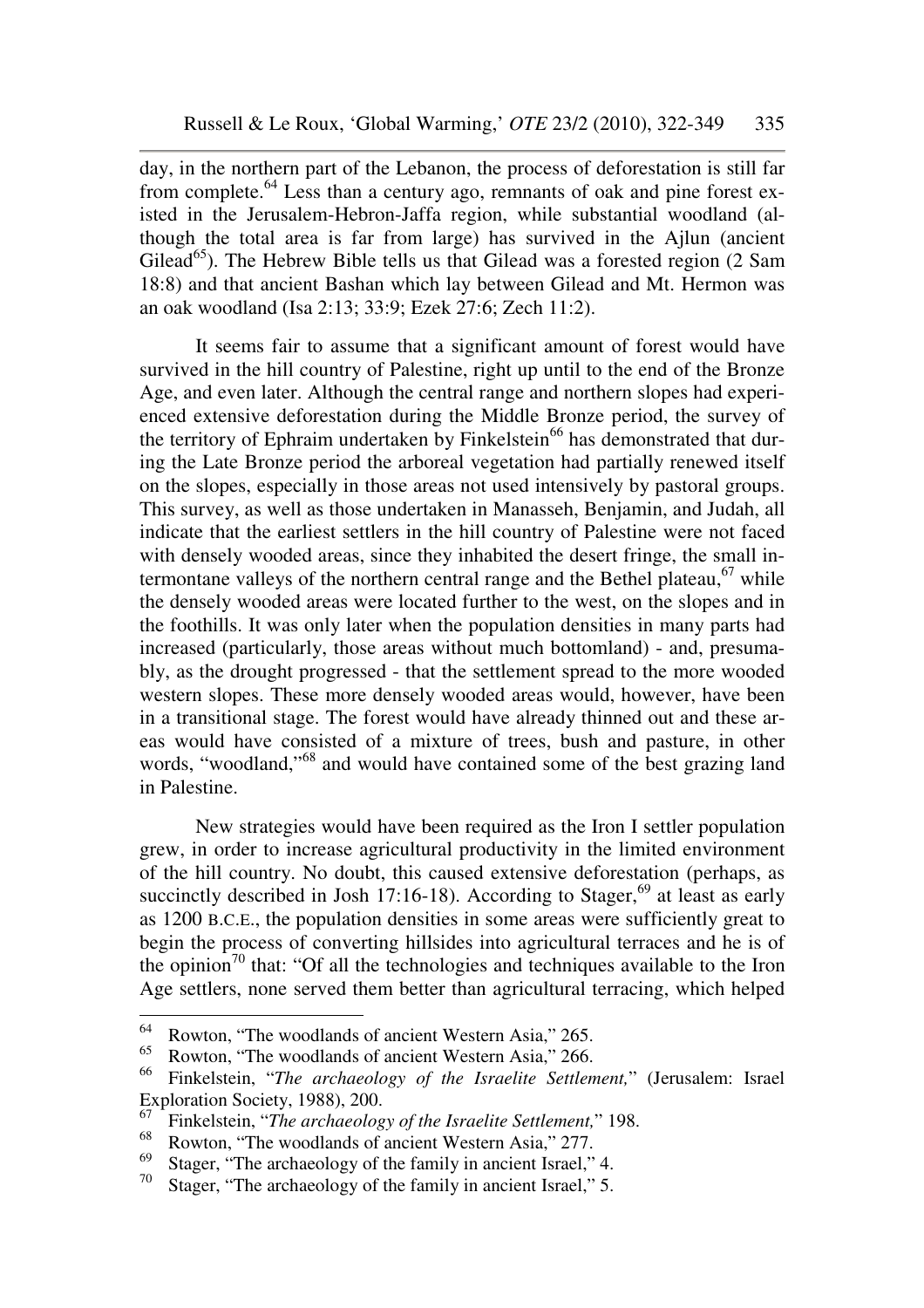to open up the highland frontier to the Iron Age farmers." The best-dated examples of Iron Age I terraces come from just outside the village of 'Ai; the slopes below Khirbet Raddana were also terraced in the  $12<sup>th</sup>$  -  $11<sup>th</sup>$  centuries  $B.C.E..<sup>71</sup>$ 

## **D EDIBLE WILD PLANTS AND PLANT PRODUCTS OF THE PALESTINIAN HIGHLANDS**

Although farming resulted in an increasing dependence on a much smaller repertoire of "domesticated" wild plants, the knowledge of edible wild plants has not disappeared from the collective memory of humanity. Millions of people, in fact, especially those in developing countries, still rely on edible wild plants as a food source, particularly during periods of food crisis.<sup>72</sup> Many are also used for medicinal purposes - an interesting topic in itself. However, this discussion will be limited to wild plants as a source of food.

We know little regarding the full spectrum of plants eaten by the settlers in the hill country of Palestine. The analysis and interpretation of assemblages of plant remains recovered from a particular archaeological site is, unfortunately, rare. However, several new methods are now available which could be used to fill in the gaps. In addition, too little attention appears to have been paid to ceramic artifacts used in processing plant foods and for other subsistencerelated activities. The ceramic matrices of potsherds, for example, may be able to yield information about vessel usage.<sup>73</sup>

 $71\,$ Lawrence E. Stager, "The archaeology of the east slope of Jerusalem and the terraces of Kidron," *JNES* 41/2 (1982): 116.

 $72$  In 1896, for example, during the drought in KwaZulu-Natal, which was accompanied by locust swarms, crop failure and tsetse flies, the people were able to survive on wild plants such as the smooth sow thistle (*Sonchus oleraceus*), cooked as a green vegetable (cf. Jenny Viall, "Wild about weeds," *The Cape Argus* [17 March 1995]:11). Even today, those of us in South Africa who are close to the soil, know and eat such "weeds" as *veldkool* (*Trachyandra hispida* and *ciliata*), the cowpea (*Vigna unguiculata* subsp. *unguiculata*) and those loosely grouped together under the term *imfino*/*morogo* (e.g. *Chenopodium album* [fat hen] and *Amaranthus thunbergii)*. The latter is known to be highly nutritious, having a protein content of up to 36%, as well as being rich in vitamins A and C (cf. M.E Madisa & M.E. Tshamekang, "Conservation and utilization of indigenous vegetables in Botswana," in *Traditional African vegetables: proceedings of the IPGRI International Workshop on Genetic Resources of Traditional Vegetables in Africa: conservation and use, 29-31 August 1995* [ed. L. Guarino, Nairobi, Kenya, ICRAF, 1997], 150.

H. Edward Hill, & John Evans, "Crops of the Pacific: new evidence from the chemical analysis of organic residues in pottery," in *Foraging and farming: the evolution of plant exploitation* (eds. David R. Harris, Gordon C. Hillman, London: Unwin Hyman, 1989), 419.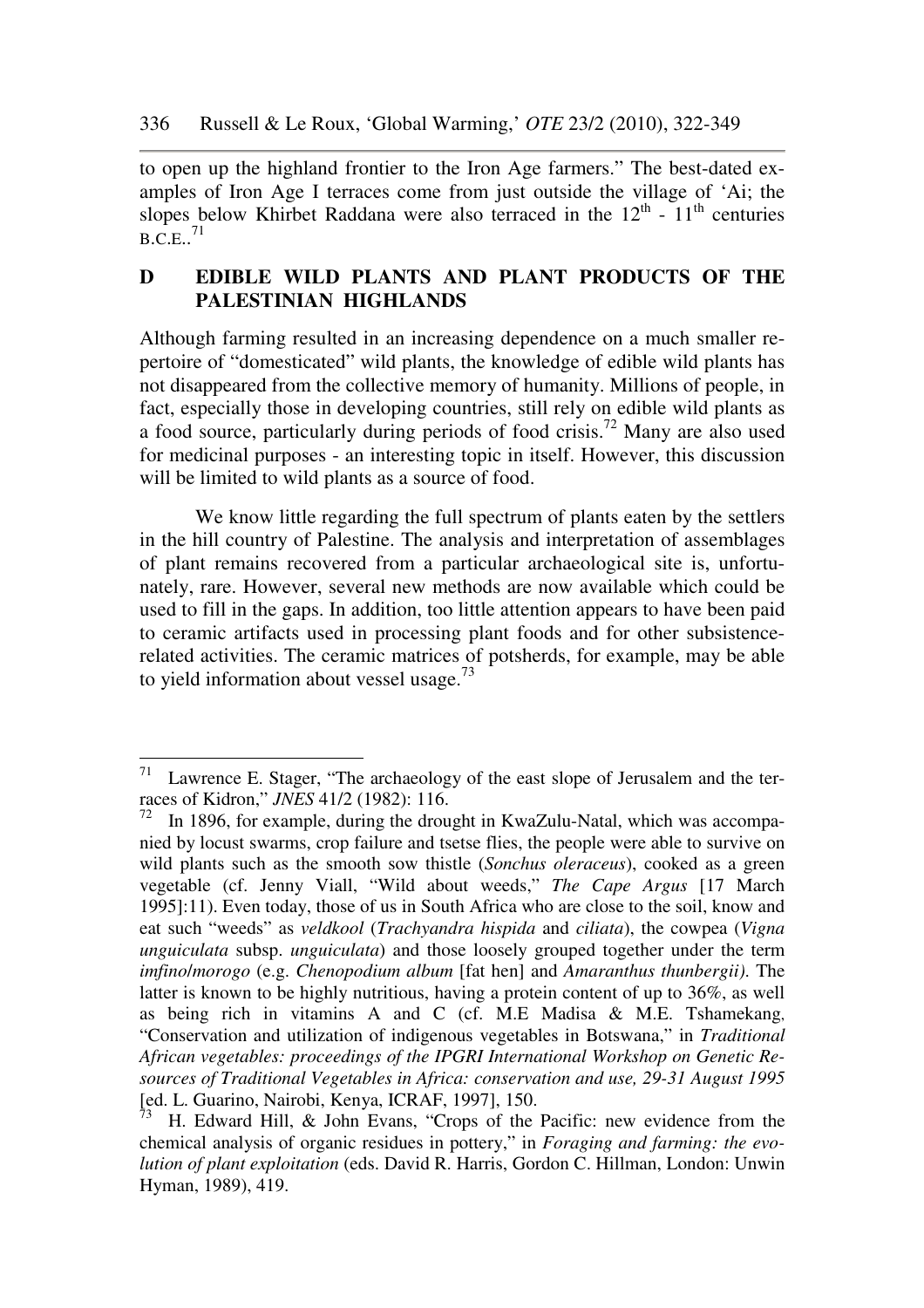#### **1 Tentative identification of some of the foodstuffs consumed by the settlers**

"The importance of wild foods even in the diets of the most sedentary and agriculturally intensive villages of the ancient Near East should probably receive more attention, especially from archaeologists."<sup>74</sup> Several new techniques have recently become available, such as phytolith analysis, isoenzyme analysis and anatomical micromorphology.<sup>75</sup> In addition, radiocarbon-dating by accelerator mass spectrometry now allows extremely small samples  $( $5mg$ )$  to be dated accurately. It is worth pointing out that the Tell es-Safi/Gath Archaeological Project has recently set up two laboratories: one in the actual excavation area and a second at the nearby field camp, enabling organic and inorganic samples from the trenches to be identified and analysed, as they are excavated.<sup>76</sup> The laboratories are equipped with instruments for infrared spectroscopy, optical microscopy, UV-VIS spectroscopy, flotation, and phytolith concentration. A radiocarbon-dating expert is also included in the team to ensure the quality of the samples, enabling a change of excavation tactics within minutes or, at most, hours thus allowing a better allocation of resources. Infrared spectroscopy has, for example, shown that most of the floors at Gath were made of crushed chalk, rather than plaster. $77$ 

One of the newer methods is the chemical analysis of organic residues recoverable from excavated pieces of pottery (ceramics, having a rough surface, tend to retain food particles even after washing), a method first demonstrated by Evans and Biek in 1976.<sup>78</sup> Hill and Evans<sup>79</sup> have, for example, used this method to identify Pacific food plants from potsherds, dating to as early as 50 ce (uncalibrated radiocarbon date) and they have no doubt that the method would be useful for even earlier samples. Residues from potsherds appear to suffer little denaturation during deposition (charring, for example, produces a protective layer of heavily charred material, which protects the plant tissues below from further degradation as well as from decomposition by microorganisms). $80$ 

<sup>74</sup> David C. Hopkins, *The Highlands of Canaan: agricultural life in the early Iron Age*, (Sheffield: Almond, 1985), 114-115.

<sup>75</sup> David R. Harris & Gordon C. Hillman, "Introduction", in *Foraging and farming: the evolution of plant exploitation* (eds. David R. Harris, Gordon C. Hillman, London: Unwin Hyman, 1989), 1-2.<br> $\frac{76}{10}$  Aren Maoir, & Stave

<sup>76</sup> Aren Maeir, & Steve Weiner, "Archaeological field labs: getting results in real time." *BAR* 35/1 (2009): 35-36.

<sup>77</sup> Maeir & Weiner, "Archaeological field labs," 36.

<sup>&</sup>lt;sup>78</sup> Hill & Evans, "Crops of the Pacific," 419.

 $^{79}$  Hill & Evans, "Crops of the Pacific," 421-424.

The residues are examined under a scanning electron microscope for any recognizable tissues, especially plant tissues, which could be histologically identified.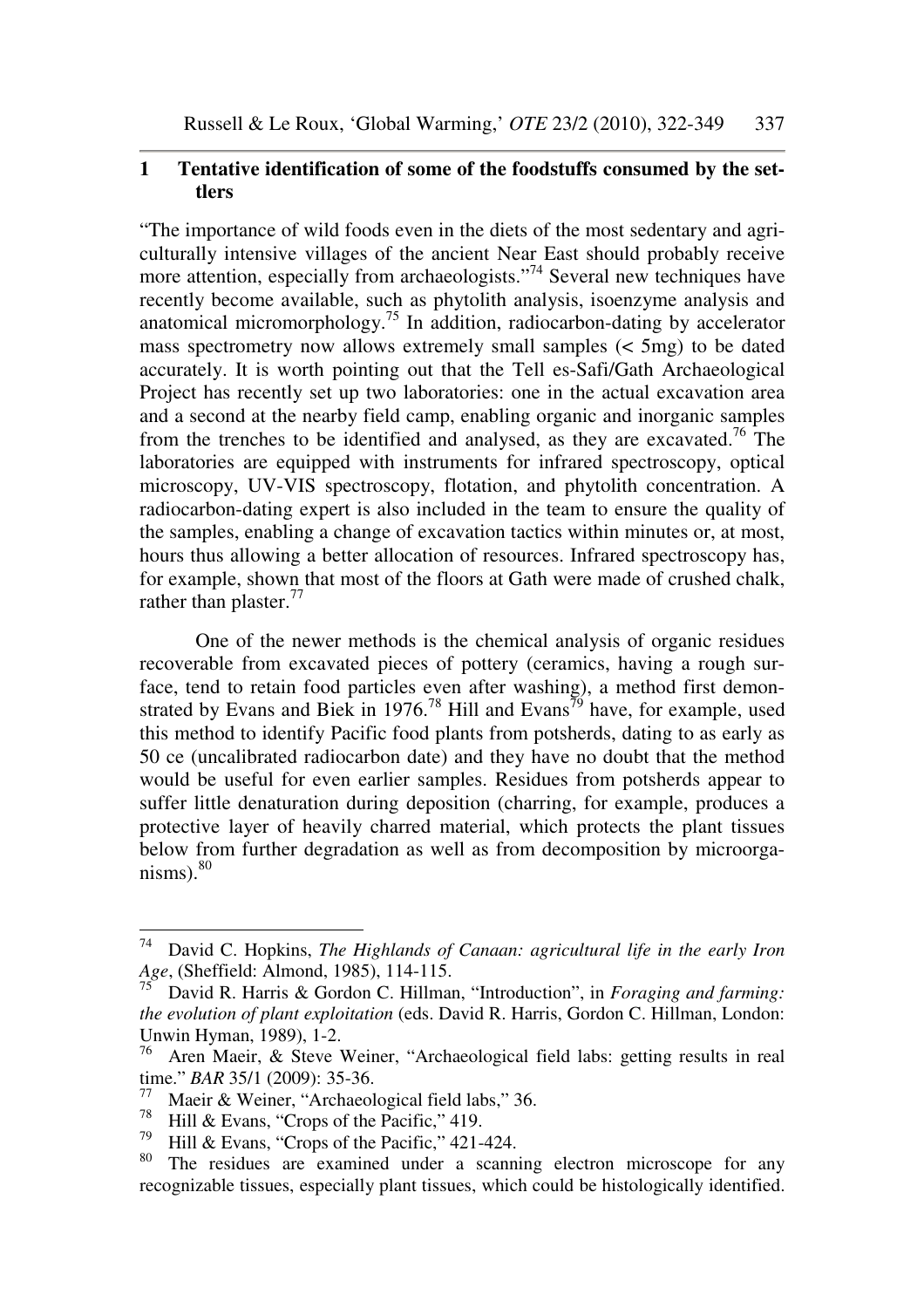#### 338 Russell & Le Roux, 'Global Warming,' *OTE* 23/2 (2010), 322-349

Another new development in bioarchaeological methods is DNA-based analysis, which is better known from studies of human origins. $81$  The method has, however, been successfully used to track the spread of early agricultural crops and for comparisons between cultivars and their wild progenitors. In our opinion, the method would be ideal for the identification of the foods consumed by particular groups of people during particular eras. In morphological terms, the two principal materials of archaeobotany are seeds and pollen and the most commonly encountered preservation categories are charring/carbonization, dessication, mineralization and waterlogging. In each case, wheat DNA, for example, has been successfully identified in specimens of between 1000 and 3300 years old.<sup>82</sup> Desiccation, which would be expected to occur in the dry environment of Southwest Asia, is one of the most favourable preservation conditions, since biochemical transformation is severely restricted. Although charring is the more ubiquitous process accounting for most archaeobotanical samples, several researchers have, surprisingly enough, shown that charred/carbonised grains retain a sufficient range of biomolecules for the analysis. Bioarchaeological specimens are dated radiometrically, the DNA is amplified and sequenced and the results could then be compared with DNA sequences from likely food sources from a particular area.<sup>83</sup>

Coprolite (Greek: *kopros*, "dung" and *lithos*, "stone") analysis is potentially one of the most precise methods available to archaeologists for reconstructing the diets of ancient peoples (it has been used, for example, to identify the seeds of wild, i.e. uncultivated plants) and it also may be able to shed light on the diet of the settlers in the highlands of Palestine.<sup>84</sup> Arid climates are par-

-

The residues are then examined using infrared spectroscopy for any organic compounds. Should the latter be present, the material is extracted using a wide variety of solvents (from the most non-polar to the most polar; depending on the solvent used, various types of compounds such as triglycerides, waxes, tree resins, phospholipids, sugars, amino acids, etc can be isolated). Each extract is then subjected to a battery of tests including gas/liquid chromatography, high performance liquid chromatography, ultraviolet spectroscopy and electrophoresis. All identification peaks from the resultant spectra are then compared to the diagnostic peaks from "standard" spectra, obtained by the analysis of modern food plants using comparable analytical methods (Hill & Evans, "Crops of the Pacific," 419-420; see also Dvory Namdar, "Residue analysis: scraping the bottom of the *pithos*," *BAR* 35/1 (2009): 30, 32-33.).

Martin Jones, Terry Brown & Robin Allaby, "Tracking early crops and early farmers: the potential of biomolecular archaeology," in David R. Harris ed., *The origins and spread of agriculture and pastoralism in Eurasia* (London: UCL, 1996), 96-99.

<sup>&</sup>lt;sup>82</sup> Jones *et al.*, "Tracking early crops and early farmers," 98.

<sup>&</sup>lt;sup>83</sup> Jones et al, "Tracking early crops and early farmers," 98-99.<br><sup>84</sup> Pobert E. Heizer, & Lawis K. Napton. "Biological and co

Robert F. Heizer, & Lewis K. Napton, "Biological and cultural evidence from prehistoric human coprolites." *Science* 165/3893 (1969): 563-564.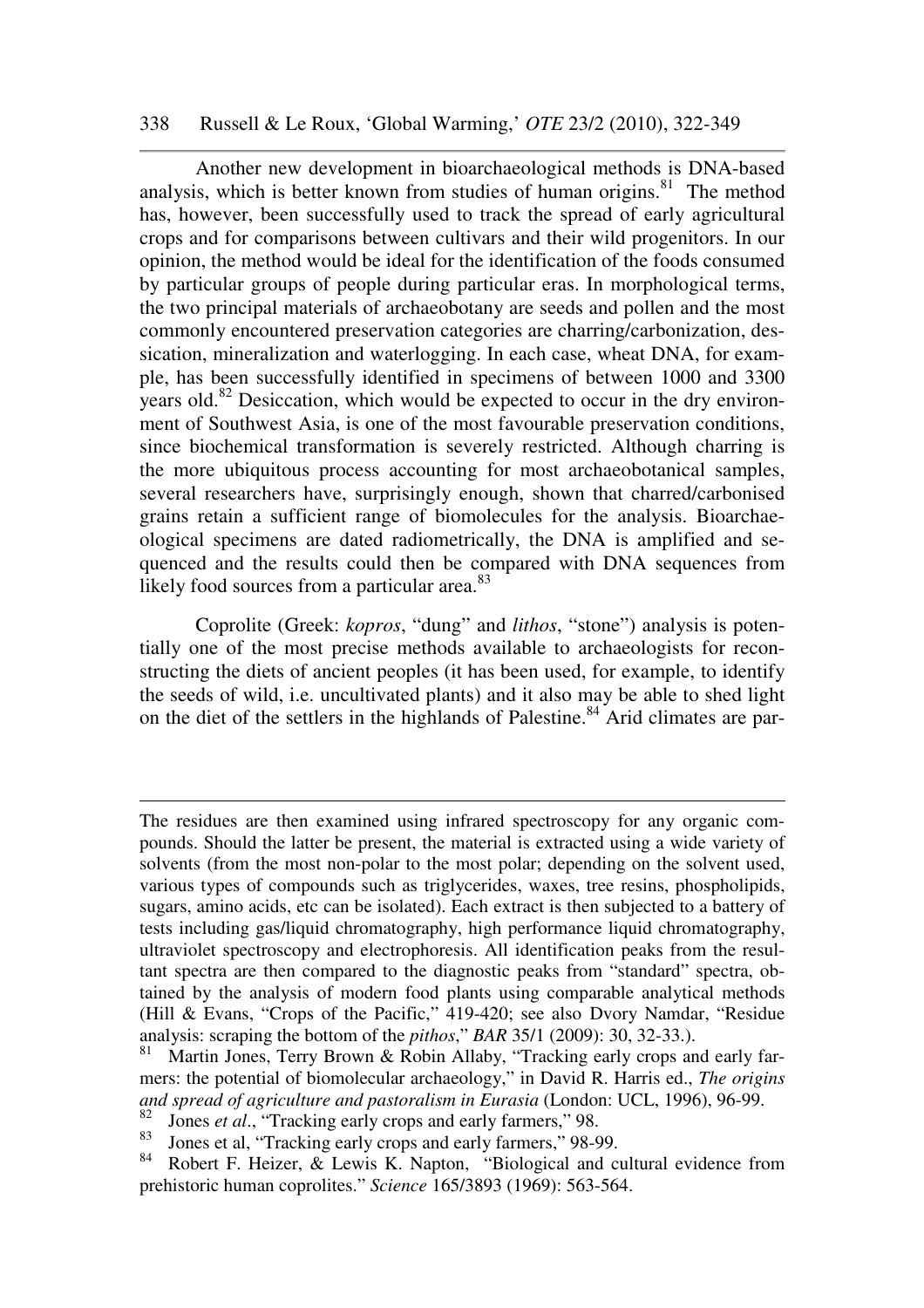ticularly suitable for the preservation of organic materials in human excrement, since bacterial decay is wholly or, at least partially, inhibited.<sup>85</sup>

## **2 Potential food sources**

The field crops of the ancient Israelites, according to the Hebrew Bible, were wheat, emmer, barley and sorghum, with wheat and barley being the most important (wheat and barley are, in fact, mentioned first among the "seven species" with which the Land of Israel is said to have been blessed, the others being fruits - grapes, figs, pomegranates, olives and dates [the "honey" of Deut 8:8]). The biblical vegetable garden was, however, sadly lacking in variety, the main crops being leeks, onions, garlic, lentils, chick-peas and broad beans. Presumably, the settlers would have relied on wild plants<sup>86</sup> (*esev ha-sadeh*, i.e. "the plants of the field;" Gen 3:18; 2 Kgs 4:38-41 [the 'death in the pot' in v 40 was possibly the result of the accidental gathering of wild watermelon-gourds - *Citrullus colocynthis* - which are known to be poisonous]) as dietary supplements, just as many peasant women do today.<sup>87</sup>

<sup>85</sup> <sup>85</sup> As early as 1936, Volney Jones, *Univ. Kentucky Rep. Archaeol. Anthropol.* 3 (1936):147 (cited by Heizer & Napton, "Biological and cultural evidence," 564) was able to identify seeds of marsh elder (*Iva*), sunflower (*Helianthus*) and chenopods, as well as pieces of acorn and hickory nuts, in coprolites from a dry rock-shelter in Kentucky, whilst in the same year TB Margath identified seeds of sumac (*Rhus*) and acorns from the faecal material in the intestinal tract of a desiccated human body discovered in a bluff rock-shelter in Arkansas. Since then, newer techniques yielding adequately controlled data have been developed. Unfortunately, coprolite analysis is rarely done with this aim in mind; most coprolite analyses have been done in order to identify the possible presence of pathogens/parasites, or to generate other biomedical information.

<sup>&</sup>lt;sup>86</sup> The Hebrew Bible makes it very clear that plants were extremely important in the daily existence of the people of ancient Israel and mention is made of 110 plants. According to Zohary, *Plants of the Bible,* 28: "The Bible is perhaps the most pervaded with nature of all scriptures or ritual-historical works." In addition, there are many biblical allusions, parables and metaphors confirming just how vitally important plants were (e.g. agricultural metaphors [e.g. Isa 9:3; 16:9-10; Jer 4:3], parables of plants and people [e.g. Judg 9:8-15; Ezek 17:1-10], climatic conditions [e.g. Deut 11:13-14; Isa 21:1], pastoral and agricultural activities of the Israelites [e.g. Isa 40:11; Jer 23:1-4; Lev 25:2-6]), the Song of Songs (Cant 1:1ff; "an ode to the love of nature and to love in nature;" Hillel, *The natural history of the Bible,* 257) and the song of the vineyard (Isa 5:1-2), while trees and fruits of various kinds were often used "as symbols of beauty and bounty" (Ps 92:12; Zohary, *The Plants of the Bible,* 48). Even biblical places were often named after plants (e.g. Rimmon [Jos 15:32; "pomegranate"]; Betonim [(Josh 13:26; "pistachios"]; Entappuah [Josh 17:7; "spring of the apricot"]; cf. Oded Borowski, "Agriculture in Iron Age Israel," [PhD Diss, University of Michigan, 1979], 19-20).

<sup>87</sup> Michael Zohary, *Plants of the Bible*. (Cambridge: University of Cambridge Press, 1982), 41, 72-73; Daniel Hillel, *The natural history of the Bible: an environmental*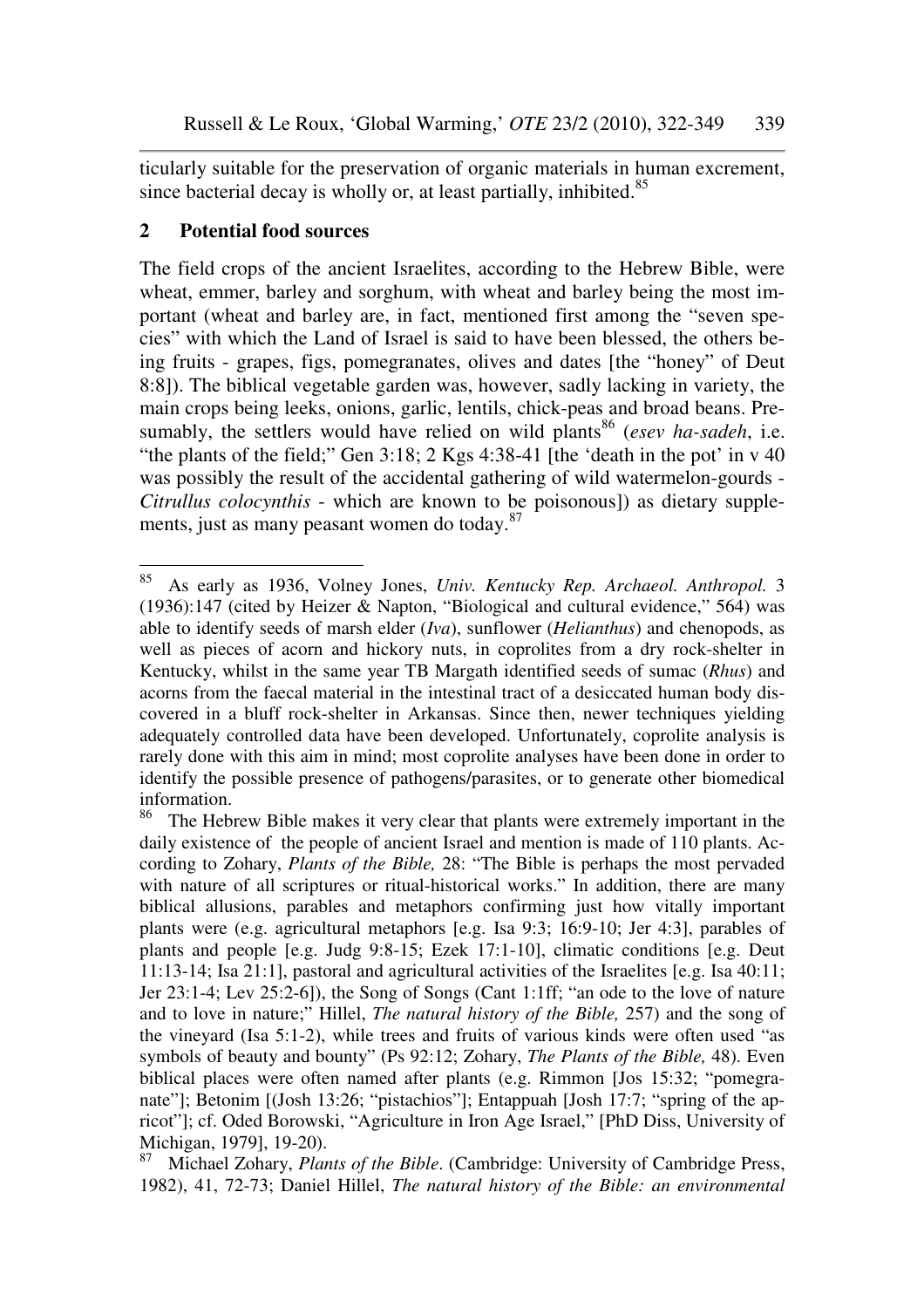#### 340 Russell & Le Roux, 'Global Warming,' *OTE* 23/2 (2010), 322-349

There are 2682 different plant species within the boundaries of Israel<sup>88</sup> and the flora would appear to be substantially the same today, as it was in the past, as witnessed by the lists of plants encountered in excavations at archaeological sites - the only change being in the proportions of plant populations. Human and animal activities such as the gathering of fruits and plants "did not change the vegetation and natural conditions," in the way that they do today. The proportions of those populations sensitive to certain environmental stresses have decreased, while those of resistant plants, have increased. In other words, irrespective of whether woodlands were replaced by herbaceous vegetation, or vice versa, "very few plant species are known to have become extinct during the Holocene." $89$ 

As Hopkins<sup>90</sup> has pointed out: "The vegetation of Highland Canaan would surely have provided ample opportunity and even incentive for the collection and use of wild produce." There is, unfortunately, only occasional evidence for the use of wild plants as contributors of calories and vitamins to the diet of the settlers. Pollen analysis has, for example, attested to traces of *Malva* (mallow) species in Beersheba.<sup>91</sup> The leaves of *Malva* species are still used today in soups and salads in rural Palestine.<sup>92</sup> *Malva sylvestris*, for example, is called *khubeiza* (bread) in the Arab villages of Palestine.<sup>93</sup> Presumably, the trees of the woodlands were used in construction (e.g. wooden beams to support ceilings,  $94$  to supply fuel for cooking, heating, the firing of pottery, in metalworking and in the manufacture of lime. Rosen<sup>95</sup> has suggested that "the use of the Rothem bush as firewood, even away from its natural habitat, may have had a cultural significance." This tall shrub (*Retama raetam*; white broom; the "broom" of 1 Kgs 19:4 and Job 30:3-4; Hebrew: *rothem*) is found in the desert areas of Palestine and is largely confined to the sandy soils of the

-

*exploration of the Hebrew scriptures,* (New York: Columbia University Press, 2006), 301, n 20.

<sup>88</sup> Avinoam Danin, "Man and the natural environment," in *The archaeology of society in the Holy Land,* (ed. Thomas E. Levy, London: Leicester University Press, 1995): 24.

Avinoam Danin, "Man and the natural environment," 37; see also David C. Hopkins, "Life on the land: the subsistence struggles of early Israel," *BA* 50/3 (1987): 180. <sup>90</sup> Hopkins, *The Highlands of Canaan*, 115.

<sup>91</sup> Baruch Rosen, "Subsistence economy in Iron Age I," in *From nomadism to Monarchy: archaeological and historical aspects of early Israel* (eds. Israel Finkelstein, I & Nadav Na'aman, Jerusalem: Israel Exploration Society, 1994), 342.

<sup>92</sup> Zohary, *Plants of the Bible*, 99.

<sup>&</sup>lt;sup>93</sup> Hillel, *The natural history of the Bible*, 301, n 20.

<sup>&</sup>lt;sup>94</sup> Stager, "The archaeology of the family in ancient Israel," 15-16.<br><sup>95</sup> Rosen "Subsistance economy in Iron Age I" 342-343

Rosen, "Subsistence economy in Iron Age I," 342-343.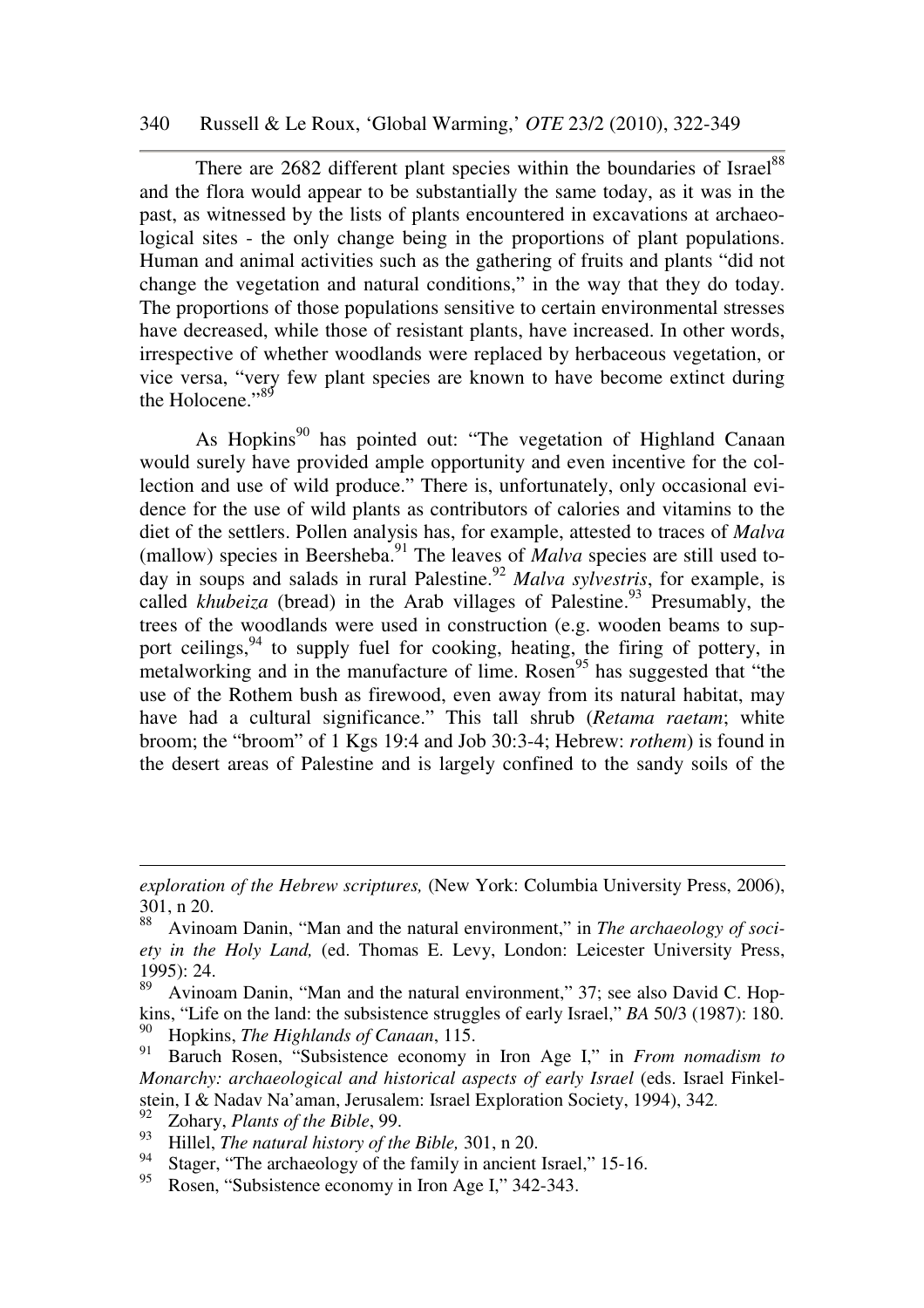coastal plains and the wadi beds and stony hills of the central and southern Negev. Its roots are excellent heating and cooking fuels.<sup>96</sup>

The gathering, processing and consuming of edible wild plants are still important activities in the hill country of Palestine, as has been shown recently by Ali-Shtayeh et al.<sup>97</sup> Fifteen small communities in five districts, in the Northern West Bank in the Palestinian Authority, were selected for this study. These communities are located mainly within homogenous mountainous, rural areas which rely on rain-fed farming for crops such as barley, wheat and fruit trees (olives, grapes, almonds, figs, etc); they also keep flocks of sheep, goats and cattle, as well as poultry. The most widely used plant parts of the 100 species gathered and consumed are leaves  $(24%)$  and stems  $(21%)$ ; some are eaten raw in salads (e.g. *Origanum syriacum*<sup>98</sup> and *Foeniculum vulgare*) while others are cooked, using local traditional recipes (e.g. *Rumex acetosa* and *Malva sylvestris* are fried in olive oil and *Gundelia tournefortii* is especially favoured as an ingredient for omelettes).<sup>99</sup> The most popular food botanical families are As-

Other wild plant species in the "most often used" category (in all five areas) are the leaves of *Arum palaestinum* (which are boiled in several changes of water to remove toxic substances, before frying in olive oil and then garnishing with lemon), *Cylclamen persicum, Salvia fruticosa*, *Matricaria aurea*, *Micromeria fruticosa* and *Trigonella foenum-graecum* (Ali-Shatyeh *et al.,* "Traditional knowledge of wild edible plants," 13). Some have a long history in traditional culture and are considered holy plants. *Origanum syriacum* (Syrian hyssop; Hebrew: *ezov*), for example, is mentioned in the Hebrew Bible in Exodus 12:22, where it is used as a brush to sprinkle blood on the doorposts and lintels (others references include 1 Kgs 4:23 and Ps 51:7). It was also used in the ritual for cleansing from leprosy (Lev 14:4-7,49-51), the ritual of the Red Heifer (Num 19) and is referred to in the Psalms (e.g. Ps 51). It is worth noting that Robert Hawley, "Hyssop in the Ugaritic incantation RS 92.2014," *Journal of Ancient Near Eastern Religions* 4/1 (2004): 29-70, has recently suggested, using epigraphic, etymological and literary factors, as well as contextual analogies drawn from the mechanics of Ugaritian magic in theory and practice, that the word *uzb* in the Ugaritic incantation RS 92.2014 should be interpreted as Syrian hyssop (*Origanum syriacum*).

 Others are thought of as sacred/blessed and are mentioned in the legends concerning holy people (e.g. *Salvia fruticosa* and the Virgin Mary; the plant is, in fact, called *Mariamieh* after her; it is also recognised by Palestinian Muslims in Northern Israel for its ritual importance in funerals and cemeteries), while some are even mentioned in local folkloric songs and proverbs. Both *Origanum syriacum* and *Salvia fructicosa*

<sup>96</sup> <sup>96</sup> Zohary, *Plants of the Bible,* 34, 144.

<sup>97</sup> Mohammed S. Ali-Shtayeh *et al*., "Traditional knowledge of wild edible plants used in Palestine (Northern West Bank): a comparative study," *Journal of Ethnobiology and Ethnomedicine* (2008): 13.

<sup>&</sup>lt;sup>98</sup> It should be noted that Ali-Shtayeh *et al.* ("Traditional knowledge of wild edible plants," 13, refer to this plant as *Majorana syrica*. From a Taxonomic point of view, however, its correct name is *Origanum syriacum* (*International PlantNames Index*  $\frac{1996}{99}$ .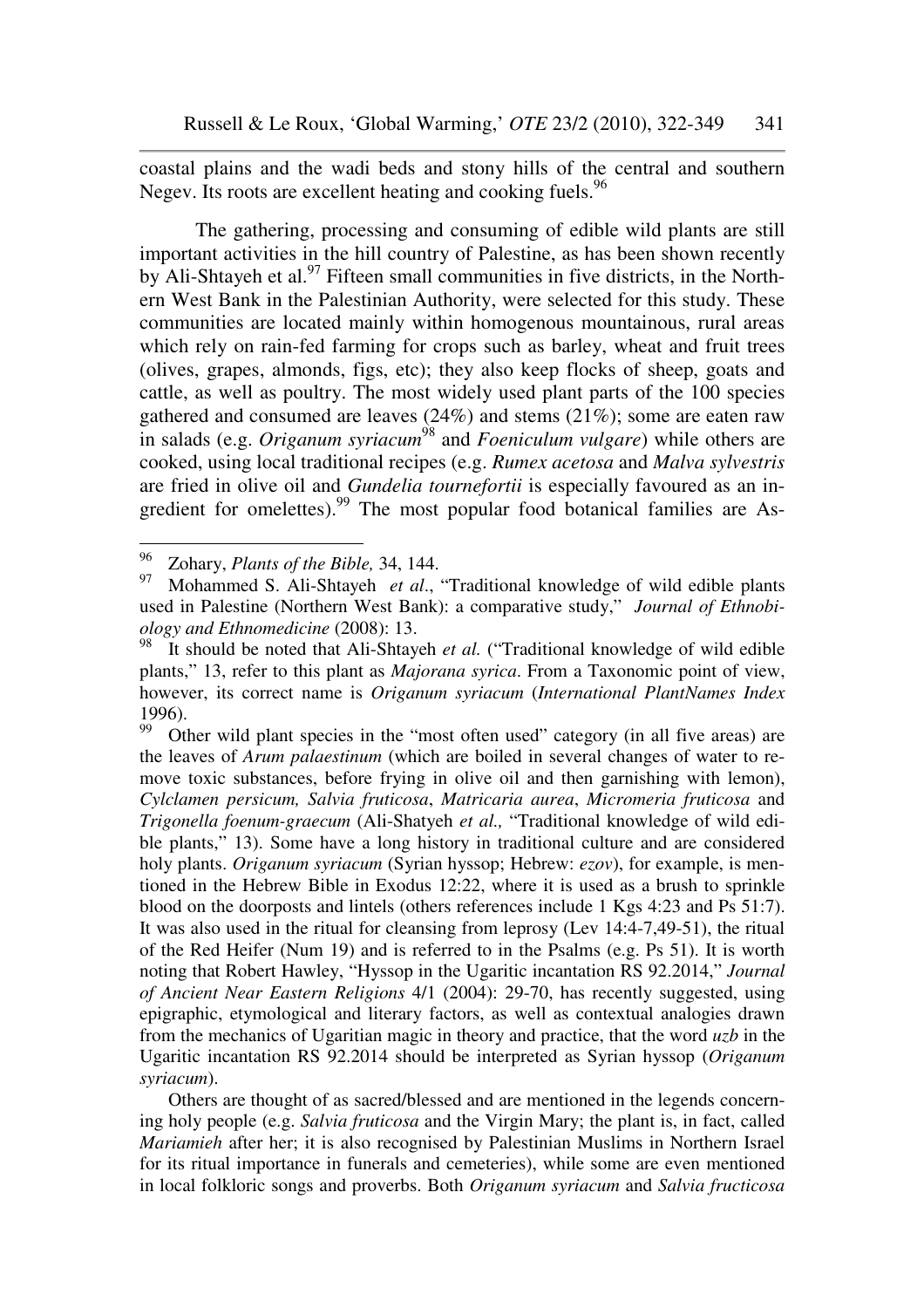teraceae, Fabaceae (as vegetables) and Lamiaceae (especially as herbal teas and seasoning). $100$ 

Until the full spectrum of plants eaten by the hill country settlers has been determined, however, any further comments remain pure speculation. Nevertheless, to illustrate just how valuable wild plants and their products could have been, one example will suffice: oaks and acorns. The dominant constituent of the arboreal vegetation of the hill country of Palestine is the evergreen oak (*Quercus calliprinos*; Hebrew: *'elon*/*'allon*).<sup>101</sup>

Wherever oaks are to be found, acorns have been used as food for thousands of years. Evergreen holm oaks (*Quercus ilex*) fruit from the age of 10-12 years, may remain productive for 300 years and produce 600-700kg of sweet acorns per hectare annually.<sup>102</sup> Oaks are particularly suited to the vagaries of the Mediterranean climate and are able to withstand frequent droughts and soils prone to erosion when denuded of cover. They also enrich the pasture in their immediate vicinity and improve the soil structure, since their root systems bring subsoil nutrients closer to the surface. In addition, oak groves are fairly resistant to defoliating parasites and diseases.

Not only are acorns an excellent food source, during times of drought, for both humans and domestic animals, birds and wildlife, $103$  they also yield an oil which is comparable in quality and flavour to olive oil and they were once a staple food in Europe, Asia, North Africa, the Middle East and North America.

-

have, in fact, been recognised as valuable edible wild plants and have been proclaimed protected shrubs by the Ministry of Planning and International Cooperation in the West Bank in 1996.

<sup>100</sup> Ali-Shtayeh *et al*., "Traditional knowledge of wild edible plants," n.p.

<sup>101</sup> Zohary, *Plants of the Bible,* 28.

<sup>102</sup> Richard J. Harrison, "Arboriculture in South Western Europe: *dehesas* as managed woodlands," in *Foraging and farming: the evolution of plant exploitation* (eds. David R. Harris, Gordon C. Hillman, London: Unwin Hyman, 1989), 364-365.

<sup>&</sup>lt;sup>103</sup> Analysis of 11 species of Californian acorns has shown that they contain an average of 4.0% protein, 9.0% fat and 52.5% carbohydrate; they are also a good source of some vitamins, especially A and C, essential amino acids, and trace elements. Some acorns (e.g. those from *Quercus ilex* var *ballota*) may be eaten raw without further treatment; others require to be leached with water (preferably hot) to remove the bitter tannins. Leaching is able to reduce the tannin level from 9.0 % to just below 0.2%, without the loss of essential amino acids; hot water does, however, remove some of the desirable fats (cf. David A. Bainbridge, "Use of acorns for food in California: past, present, future" (presented at the Symposium on Multiple-use Management of California's Hardwoods, November 12-14. San Luis Obispo, California, 1986). *http://www.ecocomposite.org/native/UseOfAcornsForFoodIn California.doc* Bainbridge.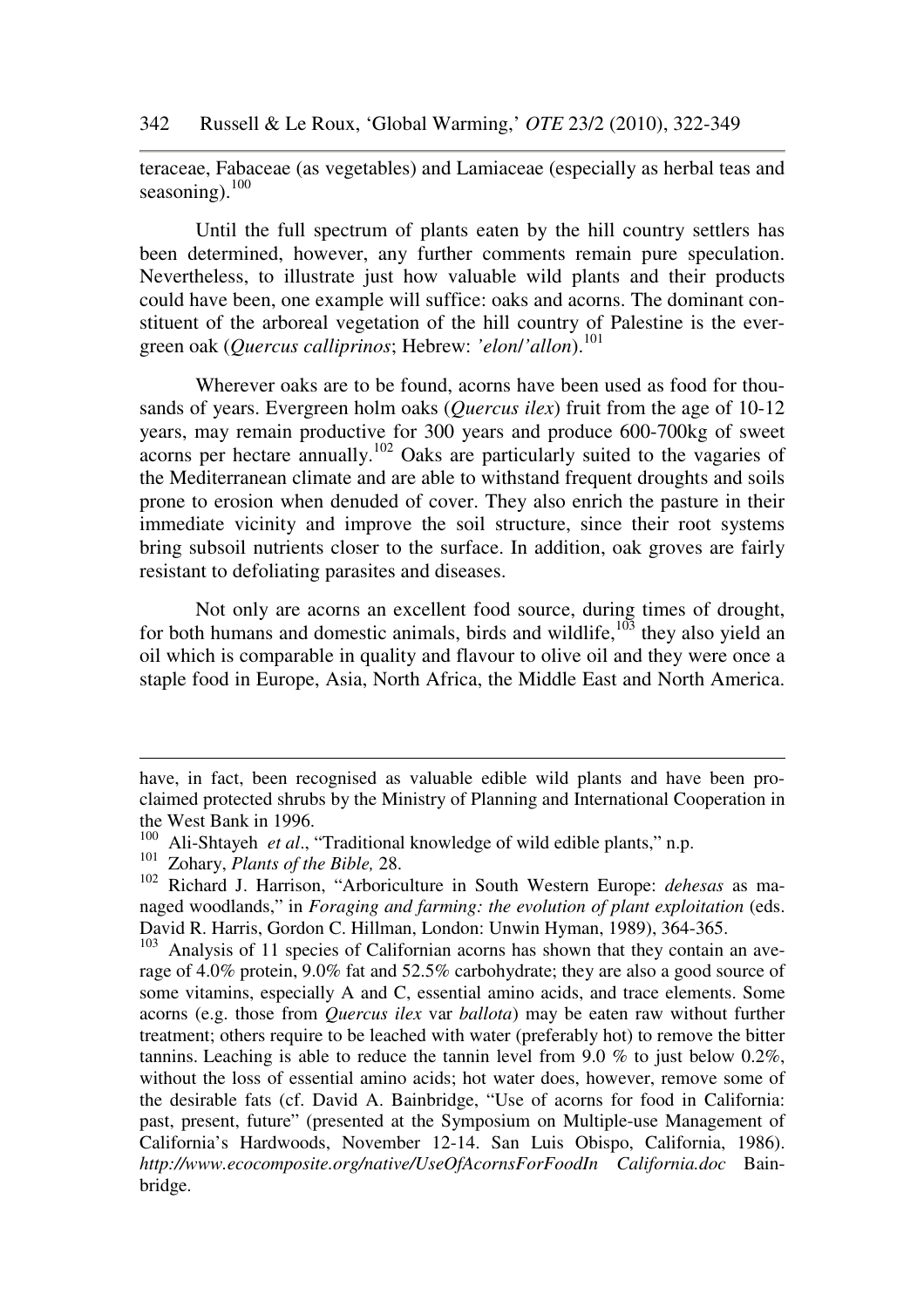Acorn flour can be used to make quite palatable breads, $104$  while the nuts may be used as substitutes for chick-peas and roasted acorns have been used to make a coffee-like substitute (cf. the *Eichel Kaffee* used during World War II). Acorn oil is prepared by boiling, crushing or pressing - some varieties of oak contain more than 30% oil - and has been used as a cooking oil in Algeria and Morocco. The residue (although not as good as whole acorns), as well as oak leaves can be used as an animal feed; they are relished, for example, by cattle and sheep. Some bitter acorns and leaves can, however, cause tannin-poisoning in livestock if used as the primary source of food. Oaks are associated with succulent edible fungi and oak woodlands provide a home for wild animals (also sources of food) such as deer, rabbits and doves. 105

# **E CONCLUSION**

It was proposed at the outset, that one of the motivating factors for the movement of people to the central highlands was a fairly dramatic climatic shift. Evidence was presented which would seem to confirm that this was indeed the case; a climatic shift, which began at the end the Late Bronze Age and lasted throughout Iron Age I, occurred in Palestine (as well as much of the ancient Near East). Following a few centuries of comparatively cool weather from about 1500 to 1200 B.C.E., favourable (on the average) for increased precipitation, historical climatology studies, as well as nontextual and textual evidence, have strongly suggested that from about 1200 to about 900 B.C.E., the Near East became notably warmer and increasingly and significantly drier. Such a situation would have contributed to the destabilisation of life in the lowland city-states and the change in settlement patterns in Iron Age I. Even if the settlers did not originate from the coastal plain, but as Rainey (2008) believes, from east of the Jordan, a prolonged period of aridity is still likely to have caused the movement of people (e.g. local pastoral nomads or people from Transjordan) to the cooler and wetter hill country of Palestine.

The benefits of such a move include the increased precipitation in the coastal ranges when compared to the lowlands, even during times of drought, the abundance of springs in the larger valleys, as well as the provision of some of the best grazing land in the area. In addition, the thicker vegetation and the natural rock defences provided by the terrain would have provided the settlers

*http://www.celtnet.org.uk/recipes/ancient/fetch-recipe.php?rid=acorn-hazelnut-pap* or *http://www.celtnet.org.uk/recipes/miscellaneous/fetch-recipe.php?rid=misc-acornpan-bread*).

<sup>104</sup> Even today, acorn flour is used for making a variety of breads and porridges in such diverse places as North America and Southern Africa, based on Native American or traditional South African recipes (see the following websites: *http://www.jackmnt.com/acornbread.html*;

<sup>105</sup> Harrison, "Arboriculture in South Western Europe: *dehesas* as managed woodlands," 365-366; cf. Bainbridge, "Use of acorns for food in California," n.p.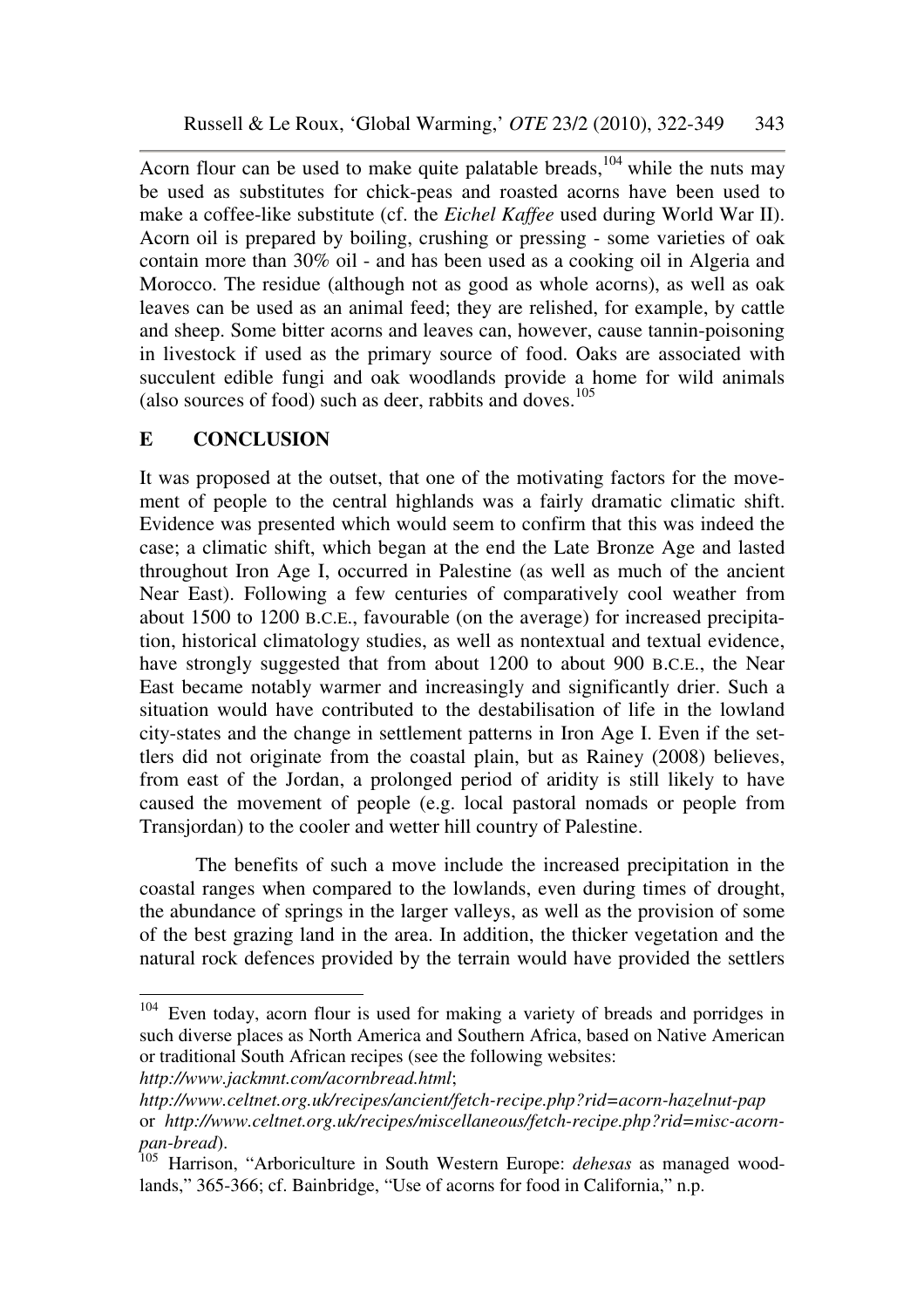with added protection from the city-states should this have been necessary. The settlers would no longer have been dependent on the large-scale agriculture and vulnerable central food supplies of the lowlands and they would have been able to provide their own via alternative means of food production. The hill country woodlands would also have been an excellent source of edible wild plants and acorns.

As Finkelstein and Silberman<sup>106</sup> have pointed out: "In the Middle East, people have always had the know-how to rapidly change from village life to animal husbandry - or back from pastoralism to settled agriculture - according to evolving political, economic, or even climate conditions." The central hill country had only been very sparsely settled during the Late Bronze Age - a situation which changed dramatically in Iron IA, due to the appearance of hundreds of new, small sedentary sites. It should be pointed out, however, that although the central hill country has now been extensively surveyed, the coastal area of Palestine has not been surveyed to the same extent; it is thus "simply not possible to make comparisons between some, often very important subregions." $^{107}$ 

The prophetic denunciations and Deuteronomistic reforms directed at syncretistic cults - including those devoted to Ba'al and Asherah - would seem to suggest that Canaanite religion persisted and was a component of Israelite life, at least until the end of the Iron Age. Susan Ackerman, in *Under every green tree: popular religion in sixth-century Judah* (1992) has, in fact, clearly demonstrated that even as late as the end of the  $7<sup>th</sup>$  century and during the first part of the  $6<sup>th</sup>$  century B.C.E., Judahites of all classes of society were worshipping not only Yahweh, but other deities such as Asherah. In addition, they were worshipping Yahweh in a number of ways that were condemned by the "theologians" who wrote the Hebrew Bible. In her words: "Yahwism was characterised by a diversity which extends far beyond the parameters seemingly established by the biblical text."<sup>108</sup>

The persistence of the fertility cult is unsurprising, especially during a period of climatic warming. The Ugaritic texts (in particular, the Ba'al cycle) make it clear that this religion had to do with the necessities of life, the crops and food on which survival depended. Ba'al's antagonist is Mot (the divine personification of death, drought and sterility, whose home appropriately is the underworld). The Ba'al texts describe, in broad terms, the tension between fer-

<sup>106</sup> <sup>106</sup> Israel Finkelstein & Neil A. Silberman, *The Bible unearthed: archaeology's new vision of ancient Israel and the origin of its sacred texts*, (New York: Free, 2001), 117.

<sup>&</sup>lt;sup>107</sup> Keith W. Whitelam, *The invention of ancient Israel: the silencing of Palestinian history*. (New York: Routledge, 1996), 183.

<sup>108</sup> Susan Ackerman, *Under every green tree: popular religion in sixth-century Judah*. (Atlanta: Scholars Press, 1992), 215.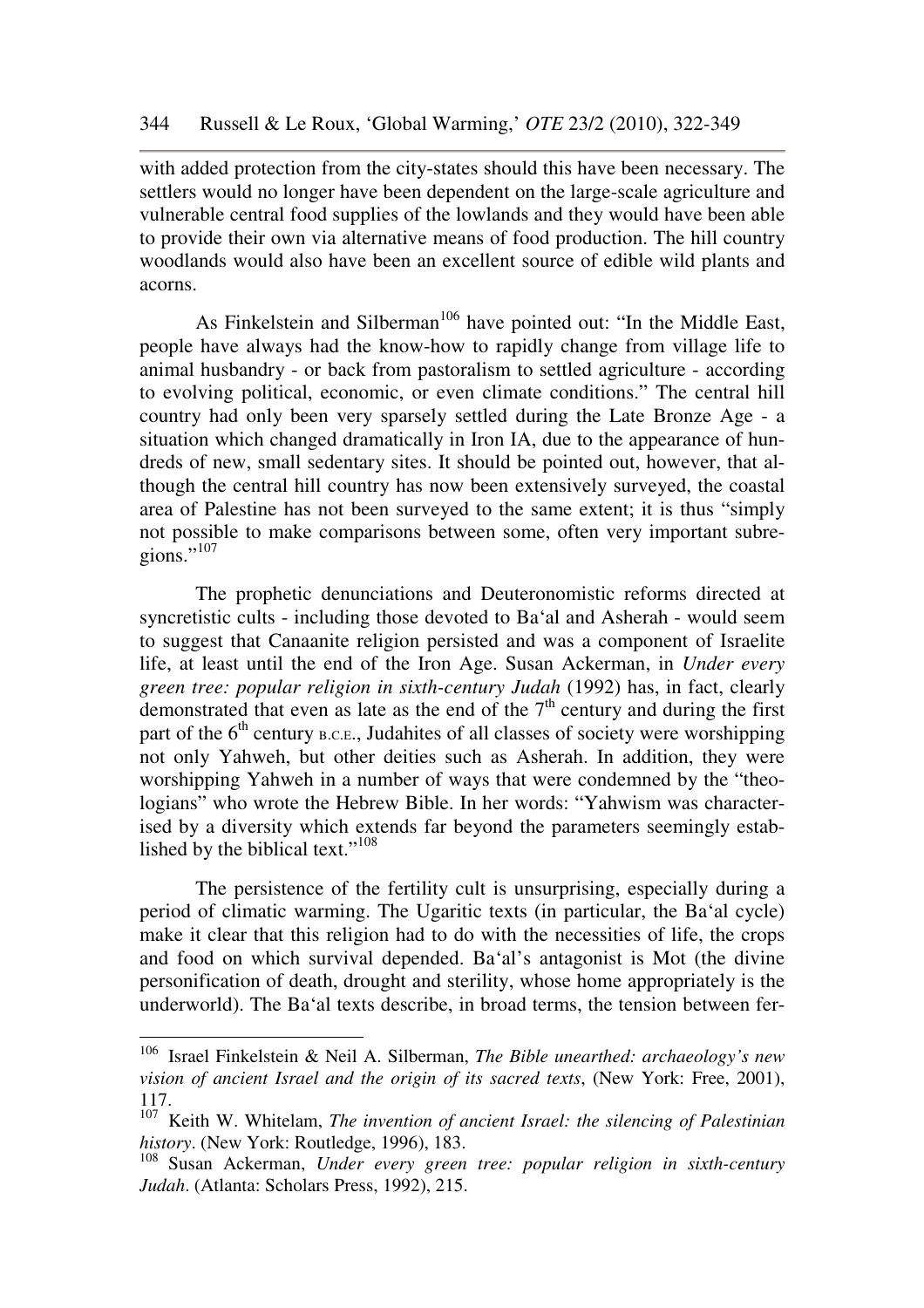tility and sterility and thus reflect the climatic conditions. The summer in Syria and Palestine, "if not actually a season of sterility, ... is nevertheless a season of tension."<sup>109</sup> If the spring rain (the "latter rains" of the Hebrew Bible) is either too scanty or arrives too late, the dry season may arrive before the seedlings have grown and matured sufficiently. Should the final rain be too early or too late, the crop yield is likely to be limited.

What would have been more surprising is if the settlers had not worshipped fertility gods/goddesses, since they depended on agriculture for survival. Although the number and types of figurines declined in the early Iron Age, when compared to their ubiquity in the Late Bronze Age, it is worth noting that mould-made figurines began to reappear at Israelite sites, especially in Judah, with increasing frequency during the 9th century, reaching a peak during the late  $8<sup>th</sup>$  and  $7<sup>th</sup>$  centuries, followed by a decline in the  $6<sup>th</sup>$  century  $B.C.E.,<sup>110</sup>$  It is quite possible that, as the period of aridity progressed, the Israelites would have felt an increasing need to enlist the aid of the fertility goddess. If these pillar-based figurines were indeed fertility figurines, then their appearance may be linked - as a kind of "after the fact" reaction - to the climatic shift between about 1200 and 900 B.C.E.. Initially, the effects of the notable warming in Palestine would probably not have been viewed as either serious or of possible long term duration - the climate in Palestine being notorious for its vicissitudes - so the necessity for "Mother goddess" figurines would not have been considered a matter of urgency. However, as the period of warming and diminished precipitation proceeded, the old Canaanite practice is likely to have been resuscitated. The fact that it lasted well after the climate had begun to ameliorate is unsurprising; these figurines were obviously "working," after all. Trade had picked up and there was more opportunity to obtain fertility figurines or, at least, more time create them. And, perhaps, it may be suggested that, with today's global warming, it may be worth investing in a few "Mother goddess" figurines, ourselves!

A sensitive relationship exists between society and environment. How human populations thrive or suffer depends on the social impact of local habitats and a climate deterioration undoubtedly would have had a significant effect. Until recently, the importance of the influence of the physical environment, including the role of climate fluctuations, on the history of a given region has been largely ignored. No doubt, this aspect will be increasingly recognised in the future. The effects of climate shifts should not, however, be viewed in

 $\overline{a}$ 

<sup>109</sup> Gray, *The legacy of Canaan*, 12.

<sup>110</sup> Ziony Zevit, *The religions of ancient Israel: a synthesis of parallactic approaches*. (London: Continuum, 2001), 271.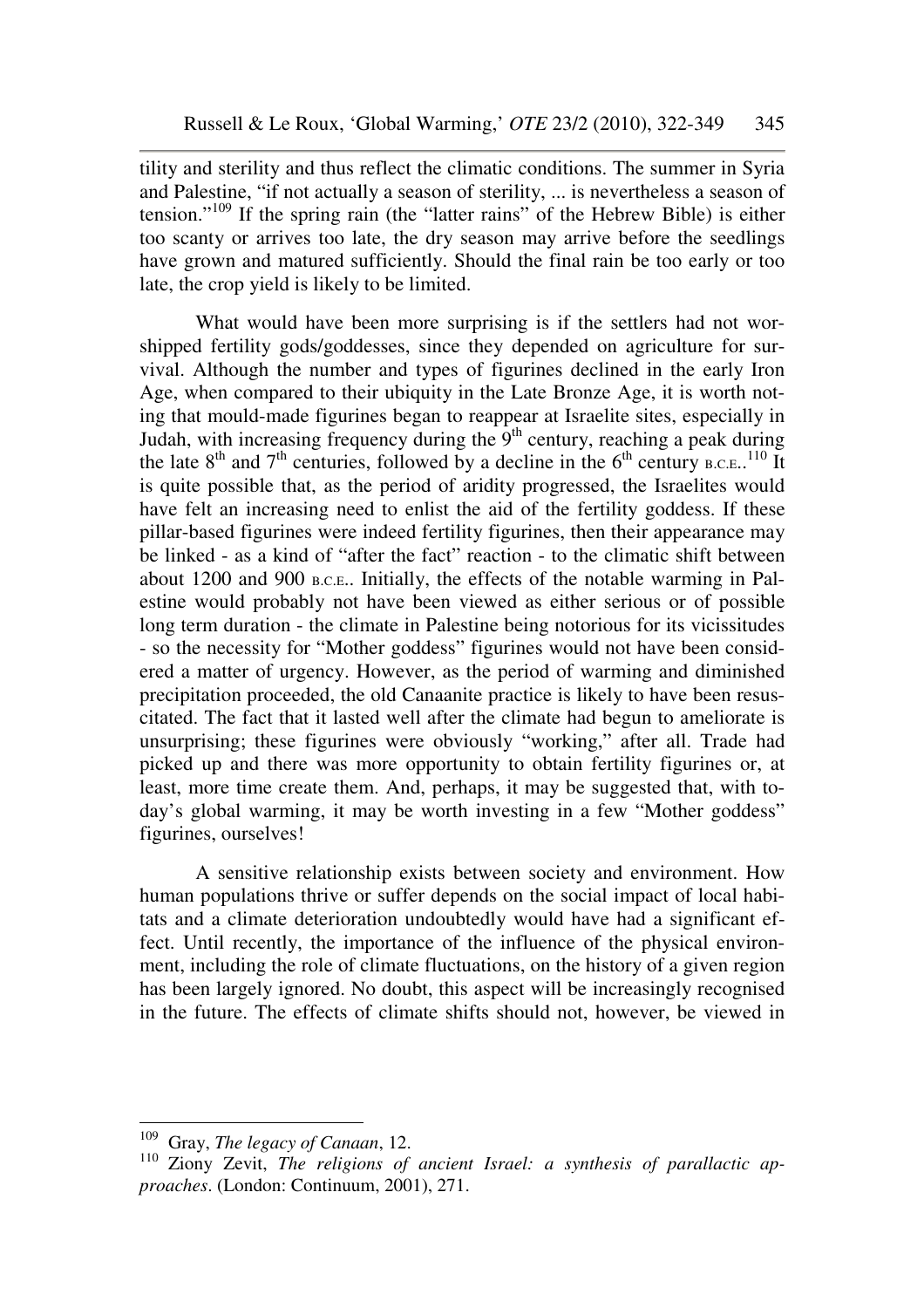isolation; climate should always "be viewed in light of and in conjunction with many other factors."<sup>111</sup>

#### **BIBLIOGRAPHY**

- Ackerman, Susan. *Under every green tree: popular religion in sixth-century Judah* Harvard Semitic Monographs 46. Atlanta: Scholars, 1992.
- Aharoni, Yohanan. "Mesal Gozal." *IEJ* 14 (1964):112-113.
- Ahlström, Gösta W. The bull figurine from Dhahrat et-Tawileh. *BASOR* 280 (1990):77-82.
- Ali-Shtayeh, Mohammed S, *et al*.. "Traditional knowledge of wild edible plants used in Palestine (Northern West Bank): a comparative study." *Journal of Ethnobiology and Ethnomedicine* 4 (2008):13.
- Bainbridge, David A. "Use of acorns for food in California: past, present, future." Paper presented at the Symposium on Multiple-use Management of California's Hardwoods, San Luis Obispo, California, November 12-14, 1986. Cited 10 April 2008. Online: *http://www.ecocomposite.org/native /UseOfAcornsFor FoodInCalifornia.doc*
- Bintliff, John L. "Climatic change, archaeology and Quaternary science in the eastern Mediterranean." Pages 143-161 in *Climatic change in later prehistory*. Edited by Anthony F. Harding. Edinburgh: Edinburgh University Press, 1982.
- Borowski, Oded. "Agriculture in Iron Age Israel." PhD Diss., University of Michigan, 1979.
- Bouzek, Jan. "Climatic changes and central European prehistory." Pages 179-191 in *Climatic change in later prehistory*. Edited by Anthony F. Harding. Edinburgh: Edinburgh University Press, 1982.
- Chaney, Marvin L. "Ancient Palestinian peasant movements and the formation of pre-monarchic Israel." Pages 39-90 in *Palestine in transition: the emergence of ancient Israel*. Edited by David N. Freedman & David F. Graf. Sheffield: Almond, 1983.
- Coote, Robert B & Whitelam, Keith W. *The emergence of early Israel in historical perspective*. Sheffield: Almond, 1987.
- Danin, Avinoam. "Man and the natural environment." Pages 24-37 in *The archaeology of society in the Holy Land*. Edited by Thomas E. Levy. London: Leicester University Press, 1995.
- Dever, William G. *Who were the early Israelites and where did they come from?* Grand Rapids: William B Eerdmans, 2003.
- Finkelstein, Israel. *The archaeology of the Israelite Settlement*. Jerusalem: Israel Exploration Society, 1988.
- Finkelstein, Israel. "Ethnicity and origin of the Iron I settlers in the highlands of Canaan: can the real Israel stand up?" *BA* 59/4 (1996):198-212.

<sup>111</sup> Robert Coote & Keith Whitelam, *The emergence of early Israel in historical perspective*. (Sheffield: Almond, 1987), 54.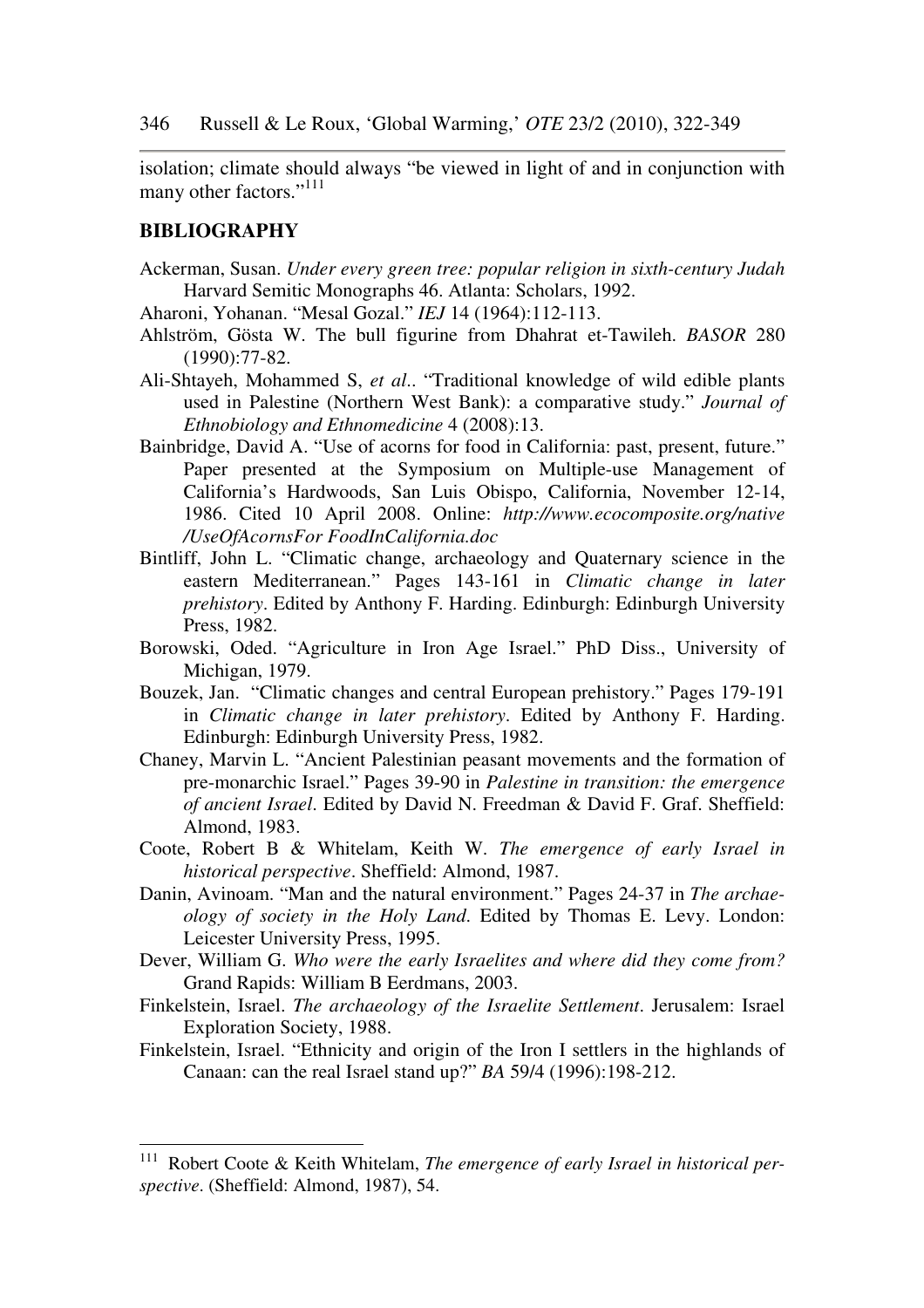- Finkelstein, Israel & Silberman, Neil A. *The Bible unearthed: archaeology's new vision of ancient Israel and the origin of its sacred texts*. New York: Free, 2001.
- Frumkin, Amos & Elitzur, Yoel. "Historic Dead Sea level fluctuations calibrated with geological and archaeological evidence." *Quaternary Research* 57 (2002):334-342.
- Gray, John. *The legacy of Canaan: the Ras Shamra texts and their relevance to the Old Testament*, 2nd Ed. Leiden: EJ Brill, 1965.
- Halpern, Baruch. *The emergence of Israel in Canaan*. Chico: Scholars, 1983.
- Harding, Anthony F (ed.). *Climatic change in later prehistory*. Edinburgh: Edinburgh University Press, 1982.
- Harris, David R. & Hillman, Gordon C. "Introduction." Pages 1-8 in *Foraging and farming: the evolution of plant exploitation*. Edited by David R. Harris & Gordon C. Hillman. London: Unwin Hyman, 1989.

Harrison, Richard J. "Arboriculture in South Western Europe: *dehesas* as managed woodlands." Pages 363-367 in *The origins and spread of agriculture and pastoralism in Eurasia*. Edited by David R. Harris. London: UCL, 1996.

- Hawley, Robert. "Hyssop in the Ugaritic incantation RS 92.2014." *Journal of Ancient Near Eastern Religions* 4/1 (2004):29-70.
- Heizer, Robert F. & Napton, Lewis K. "Biological and cultural evidence from prehistoric human coprolites." *Science* 165/3893 (1969):563-568.
- Hill, H. Edward & Evans, John. "Crops of the Pacific: new evidence from the chemical analysis of organic residues in pottery." 418-425 in *Foraging and farming: the evolution of plant exploitation*. Edited by David R. Harris & Gordon C. Hillman. London: Unwin Hyman, 1989.
- Hillel, Daniel. *The natural history of the Bible: an environmental exploration of the Hebrew scriptures*. New York: Columbia University Press, 2006.
- Hopkins, David C. *The Highlands of Canaan: agricultural life in the early Iron Age*. Sheffield: Almond, 1985.
	- ––––––––. Life on the land: the subsistence struggles of early Israel. *BA* 50/3 (1987):178-191.

*International Plant Names Index (IPNI)* 1996. *http://www.ipni.org*.

- Jones, Martin, Brown, Terry & Allaby, Robin. "Tracking early crops and early farmers: the potential of biomolecular archaeology." Pages 93-100 in *The origins and spread of agriculture and pastoralism in Eurasia*. Edited by David R. Harris. London: UCL, 1996.
- Kempinski, Aharon. "Hittites in the Bible: what does archaeology say?" *BAR* 5/4 (1979):20-45.
- Leonard, Albert jr. "Archaeological sources for the history of Palestine: the Late Bronze Age." *BA* 52/1 (1989):4-39.
- Madisa, M. E. & Tshamekang, M. E. "Conservation and utilization of indigenous vegetables in Botswana." Pages 149-153 in *Traditional African vegetables: proceedings of the IPGRI International Workshop on Genetic Resources of Traditional Vegetables in Africa: conservation and use, 29-31 August 1995*. Edited by L. Guarino. Nairobi, Kenya: ICRAF, 1997.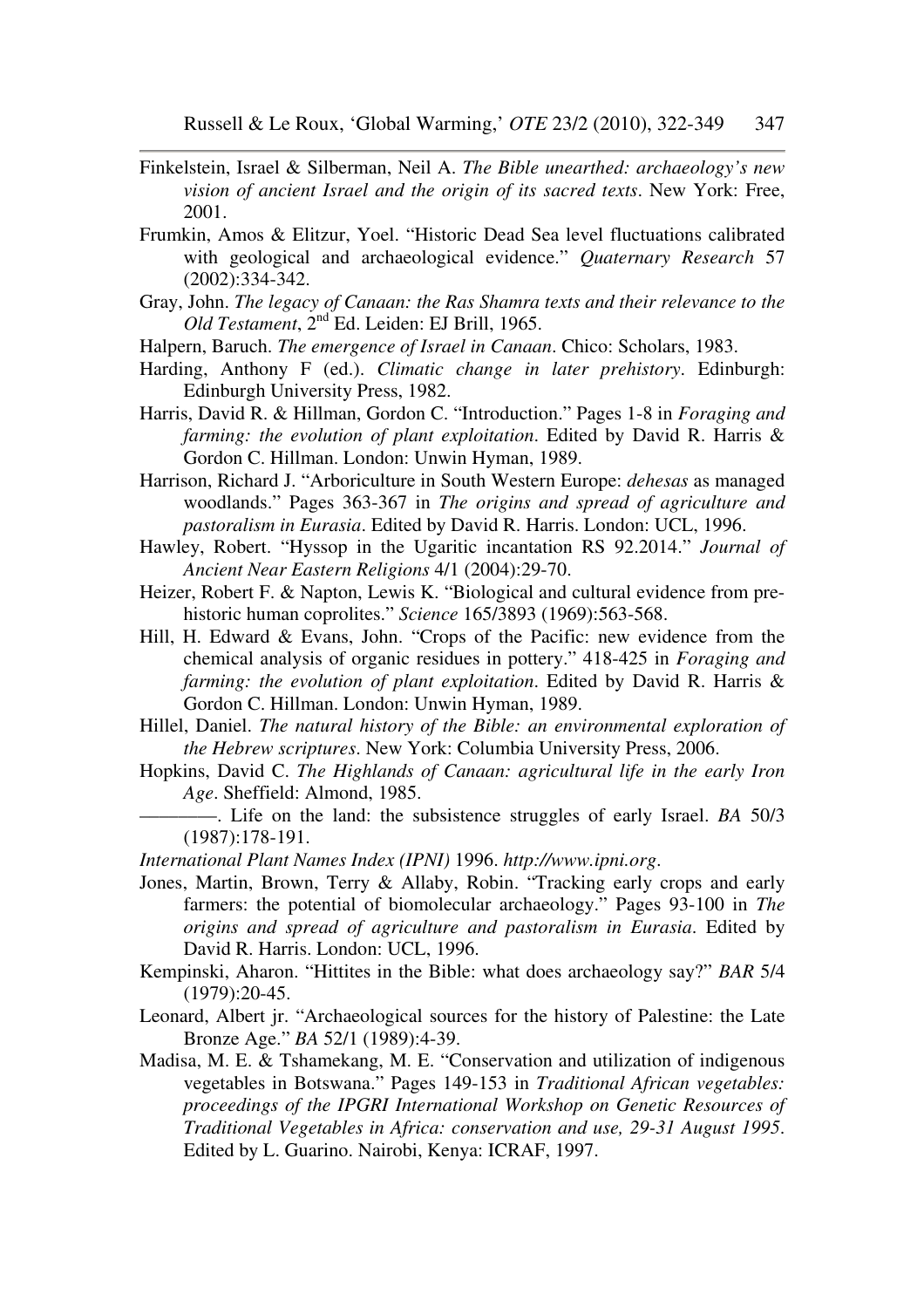- Maeir, Aren & Weiner, Steve. "Archaeological field labs: getting results in real time." *BAR* 35/1 (2009): 35-36.
- Marfoe, Leon. "The integrative transformation: patterns of sociopolitical organization in southern Syria." *BASOR* 234 (1979): 1-42.
- E. W. G. Masterman, "Oak," No pages. Cited 20 April 2008. Online: http://www .internationalstandardbible.com/O/oak.html.
- Matthews, Victor H & Benjamin, Don C. *Social world of ancient Israel 1250 587 B.C.E.*. Peabody: Hendrickson, 1993.
- McCarter, P Kyle. "The origins of Israelite religion." Pages 119-136 in *The rise of ancient Israel: symposium at the Smithsonian Institution, October 26, 1991*. Edited by Hershel. Shanks. Washington DC: Biblical Archaeology Society, 1992.
- Migowski, Claudia, Stein, Mordechai, Prasad, Sushma, Negendank, Jörg F W & Agnon, Amotz. "Holocene climate variability and cultural evolution in the Near East from the Dead Sea sedimentary record." *Quaternary Research* 66/3 (2006):421-431.
- Na'aman, Nadav. "The 'Conquest of Canaan' in the Book of Joshua and in history." Pasges 218-281 in *From nomadism to Monarchy: archaeological and historical aspects of early Israel*. Edited by Israel Finkelstein & Nadav Na'aman. Jerusalem: Israel Exploration Society, 1994.
- Namdar, Dvory. "Residue analysis: scraping the bottom of the *pithos*." *BAR* 35/1 (2009):30, 32-33.
- Neumann, J & Parpola, Simo. "Climatic change and the eleventh tenth century eclipse of Assyria and Babylonia." *JNES* 46/3 (1987):161-182.
- Orland, Ian J, Bar Matthews, Miryam, Kita, Noriko T,, Ay\alon, Avner, Matthews, Alan & Valley, and John W. "Climate deterioration in the Eastern Mediterranean as revealed by ion microprobe analysis of a speleothem that grew from 2.2 to 0.9 ka in Soreq Cave, Israel," *Quaternary Research* 71/1 (2009):27-35.
- Rainey, Anson F. "Inside outside: where did the early Israelites come from?" *BAR* 34/6 (2008):45-50.
- Rosen, Baruch. "Subsistence economy in Iron Age I." Pages 339-351 in *From nomadism to Monarchy: archaeological and historical aspects of early Israel*. Edited by Israel Finkelstein & Nadav Na'aman. Jerusalem: Israel Exploration Society, 1994.
- Rowton, M. B. "The woodlands of ancient Western Asia." *JNES* 26 (1967):261- 277.
- Stager, Lawrence E. "The archaeology of the east slope of Jerusalem and the terraces of the Kidron." *JNES* 41/2 (1982):111-121.
- ––––––––. "The archaeology of the family in ancient Israel." *BASOR* 260 (1985):1-35.
- Thompson, Thomas L. *The mythic past: biblical archaeology and the myth of Israel*. New York: Basic, 1999.
- Van der Steen, Evelyn J. "The Central East Jordan Valley in the Late Bronze and Early Iron Ages." *BASOR* 302 (1996):51-74.
- Viall, Jenny. "Wild about weeds." *The Cape Argus,* 17 March 1995:11.